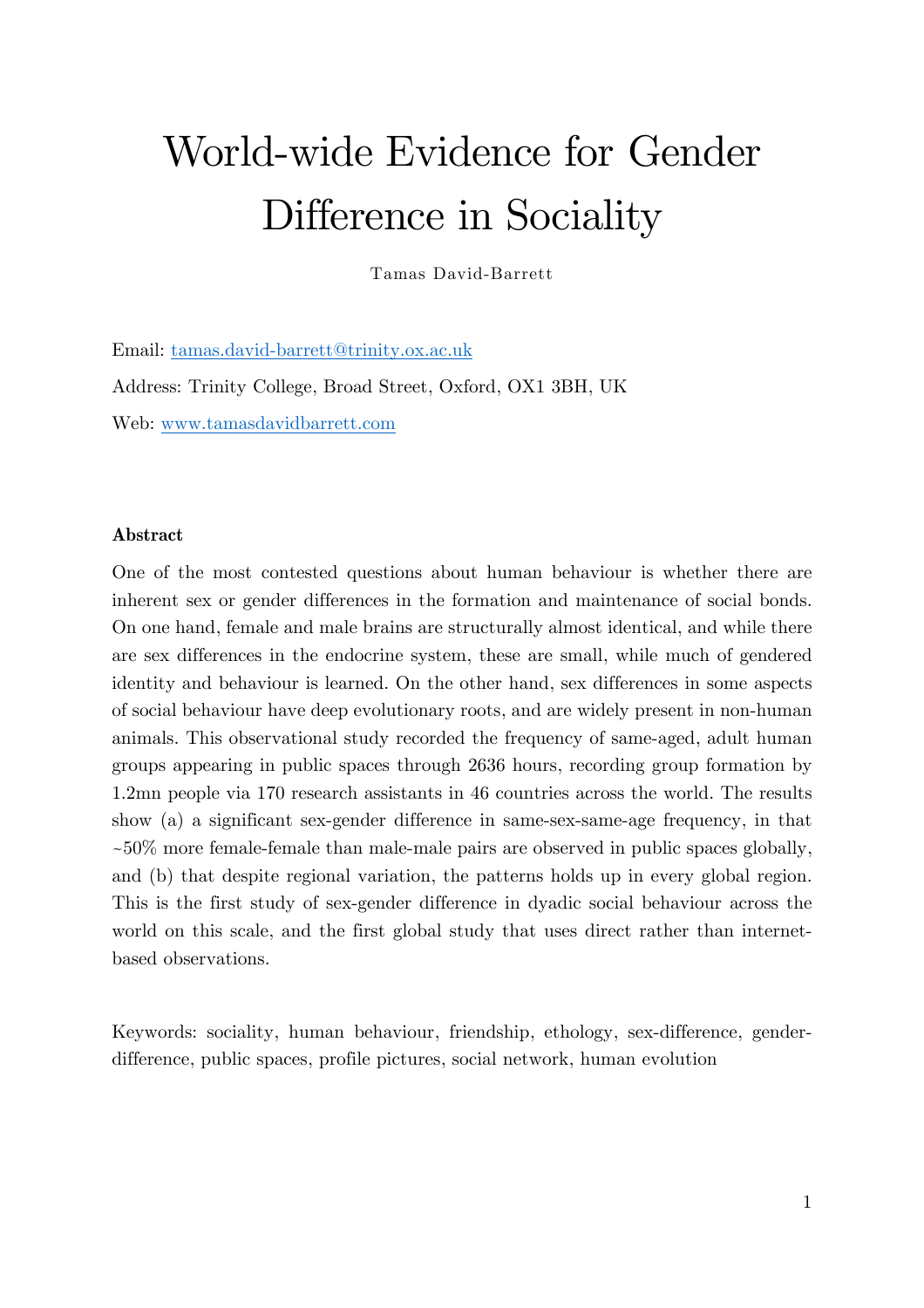# **Introduction**

One of the most intriguing and at the same time most contested questions about human sociality is whether there are sex or gender differences in the way we form and maintain our bonds.

On one hand, the neurological differences between female and male brains are small, and almost entirely due to these brains having to 'run' somewhat different bodies [1- 3]. There is no sex difference in general intelligence [4-7], although there is a sex difference in the location where the cognition associated with general intelligence occurs in the brain [8-10], as well as in the inter-individual variability of brain structure [11, 12]. At the same time, gender is at least to some extent a learned identity and behaviour [13-16], and goes beyond a strict sex-to-gender binary assignment in every culture in which this question has been studied [17-20].

On the other hand, there is a well-established sex difference in the endocrine system [21-23], which has deep evolutionary roots [24-26]. This difference explains the behavioural sex differences in non-human animals [27-31], and a host of social behaviours in humans [32-39].

In other words, the female and male neurone 'computers' are almost the same, the emotions are only a little different, and we learn much of our gendered behaviour anyway.

The fact that human social behaviour is rooted in evolution, while it is also flexible, would lead us to believe that social behaviours with deeper-older origins and more fixed evolutionary functions would show more sex, and thus gender, difference than newer and less fixed ones [40-43]. We would expect that behaviours around reproduction, such as, pair bond, sexual behaviour, and parenting, would show stronger sex and gender difference than in friendship.

In fact, the modern phenomenon of friendship-based societies is fairly new in our evolutionary history [44, 45], probably brought on by demographic processes, such as urbanisation and fertility transition [46, 47].

Although sex-gender differences in friendship had been observed in many cultures and settings [48-56], the first comprehensive global study took place only less than a decade ago  $[57]$ . This study of  $\sim 112,000$  Facebook profile pictures showed a striking gender difference in both the propensity to create dyadic connections, and the affinity towards large groups, a phenomenon that held across all global regions. The finding was in line with the general pattern that women tend to invest more into intensively maintaining social relationships than men do [58-61].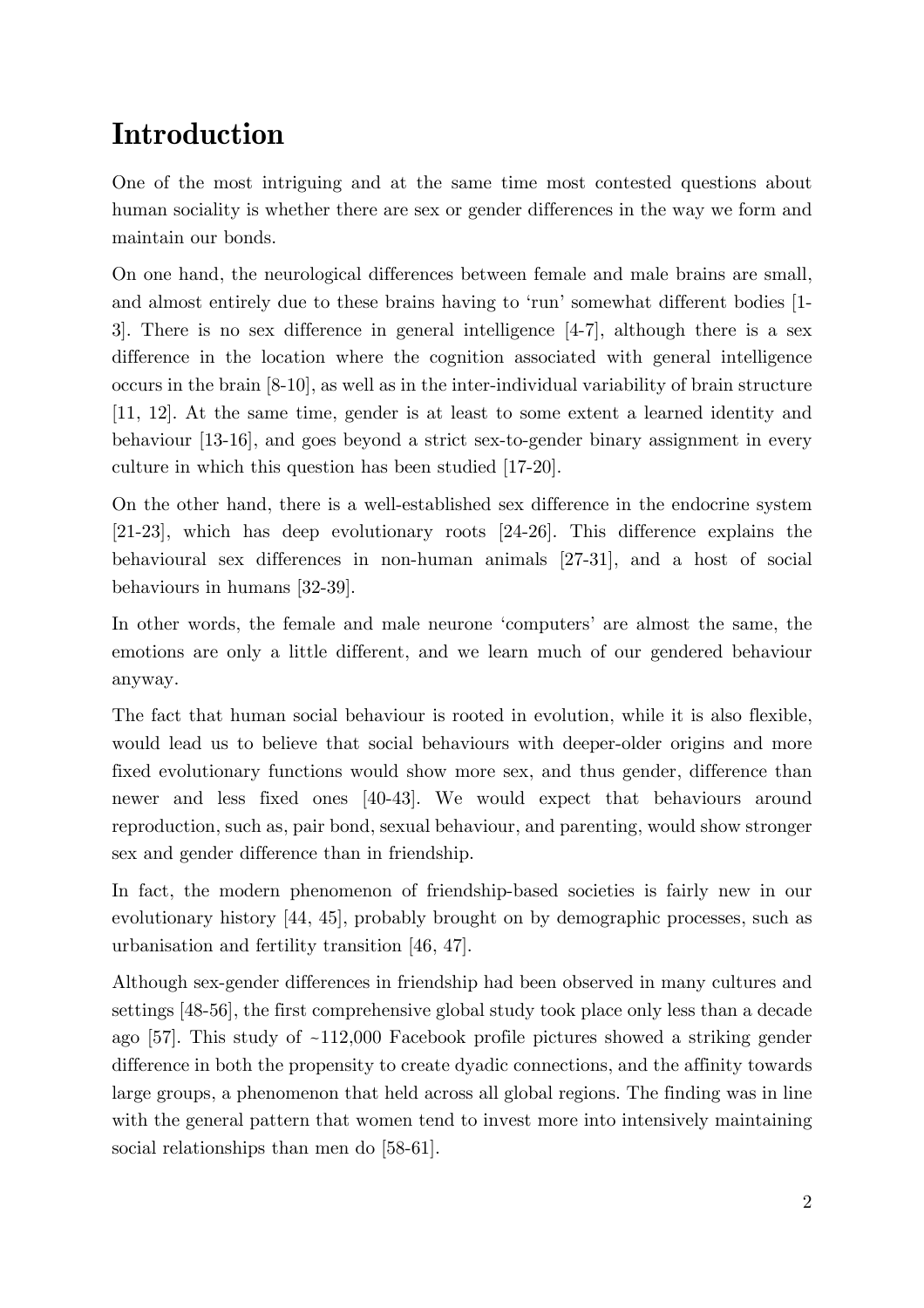One of the possible drawbacks of the Facebook study was that it was based on people appearing together on a Facebook profile picture, and hence was subject to two possible biases. First, only internet users with Facebook account could be sampled, raising the possibility of selection bias [62-64]. Second, people choose their profile pictures from a range of photos, and thus this selection possibly suffered from vanity- or identity-type selection bias [65-67].

This current paper's methodology alleviates both of these concerns. A way around these forms of selection bias is to observe people in their natural habitat without their awareness to the observation, i.e., to use the approach of human ethology [68]. Natural human habitat today is in cities, towns, and villages, and the space where ethical observation can be made without detection is in public spaces. This paper is the first of that uses this new dataset collected by 170 research assistants in 46 countries around the world.

This paper will test the following hypotheses:

Hypothesis 1: the frequency of female-female dyads is higher than the frequency of male -male dyads. That is, does the frequency differential found in the Facebook study repeat in public spaces?

Hypothesis 2: the frequency pattern of gender difference in sociality is present in all parts of the world. That is, does the universality of gender difference in same-sex two person groups hold across human societies, implying that the underlying preference is robust to cultural variation?

### **Methods**

I recruited research assistants via national psychological associations and psychology departments of universities around the world. Approximately 500 applications came in, of which I conducted interviews with approximately 350, of which approximately 250 signed up for the project. Almost all RAs were either psychology students or practicing clinical psychologists. All RAs were blind to the research hypothesis.

Altogether 171 research assistants submitted data, from observations in 46 countries on six continents. I excluded the data from one RA who (a) submitted tally sheets of 20 hour-long daily observations on consecutive days, (b) with 10,000+ observations per tally sheets, which is physically impossible, and (c) did not submit the hard copy of these tally sheets (which most RAs did). I ran extensive statistical tests to see if other RAs might have made up the submitted data, and I found no reason that would have justified further exclusion. This left data from 170 RAs in the dataset.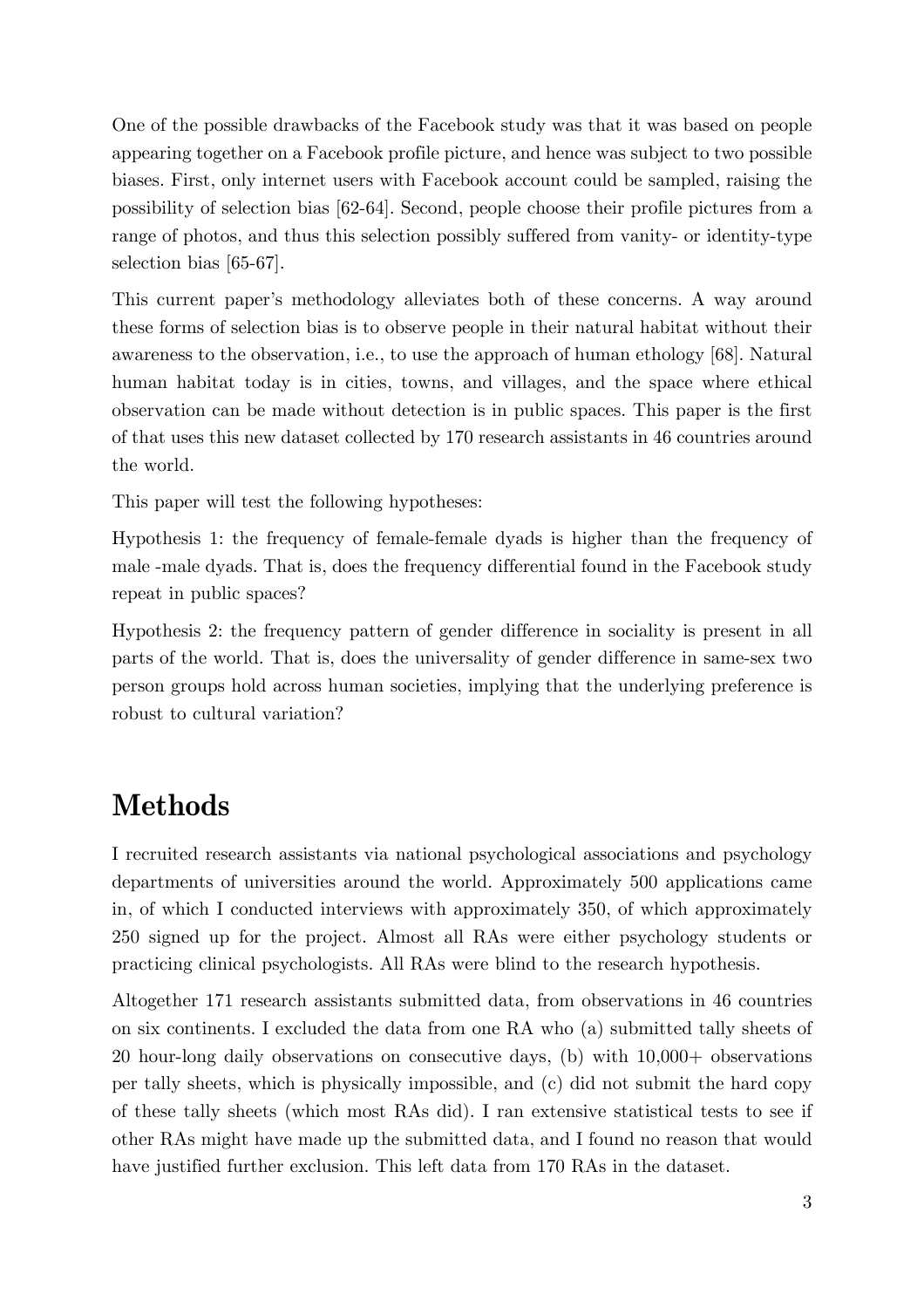The research assistants were instructed, both verbally on a skype call and in writing (see Supplementary Material 1), to find a coder position in a public space, from which to observe people going about their daily lives, and record their observations on physical copies of a tally sheet (see Supplementary Material 2). The tally sheet was designed to be as similar to the 'profile picture' frequency study's tally sheet [57] as possible. The RAs received detailed instructions about the coding categories (see Supplementary Material 3).

The RAs submitted altogether 2731 tally sheets based on 2636 hours of observing more than 1,192,000 people. Most of the observations took place during 2014, and all finished by early 2015.

The data cleaning took substantial amount of time: most problems were due to the regional and language variation of MS Excel, the software in which most RAs reported their results, as well as due to a few RAs having somewhat redesigned the report sheet.

I analysed the data using Wolfram Mathematica.

#### **Research ethics**

Every research assistant of the project participated in and received a certificate from the PHRP online research ethics course. The research design was approved by the Oxford University Medical Science Ethics committee, approval number MSD-IDREC-C1-2014-122.

### **Results**

In line with the code book instructions, the gender of the observed people was registered on the tally sheet only in the case when a same age adult was either alone, or was part of same-aged group and, in the judgement of the coder, could be categorised either as female or male. Thus, out of the ~1,192,000 observed people, the dataset contains the observed-gender of 982,424 people, all adults, all appearing either alone or as part of a same-aged group. Out of this total, 479,921 were categorised as women, and 502,503 as men.

The focus of this paper is the frequency difference between the 2F and 2M categories. There were 51,033 two-women groups, and 41,416 two-men groups. Thus, in this dataset there are 23.2% more 2F pairings than 2M pairings, and the 2F frequency is higher than the 2M at  $p<10$ <sup>-13</sup> (Fig. 1).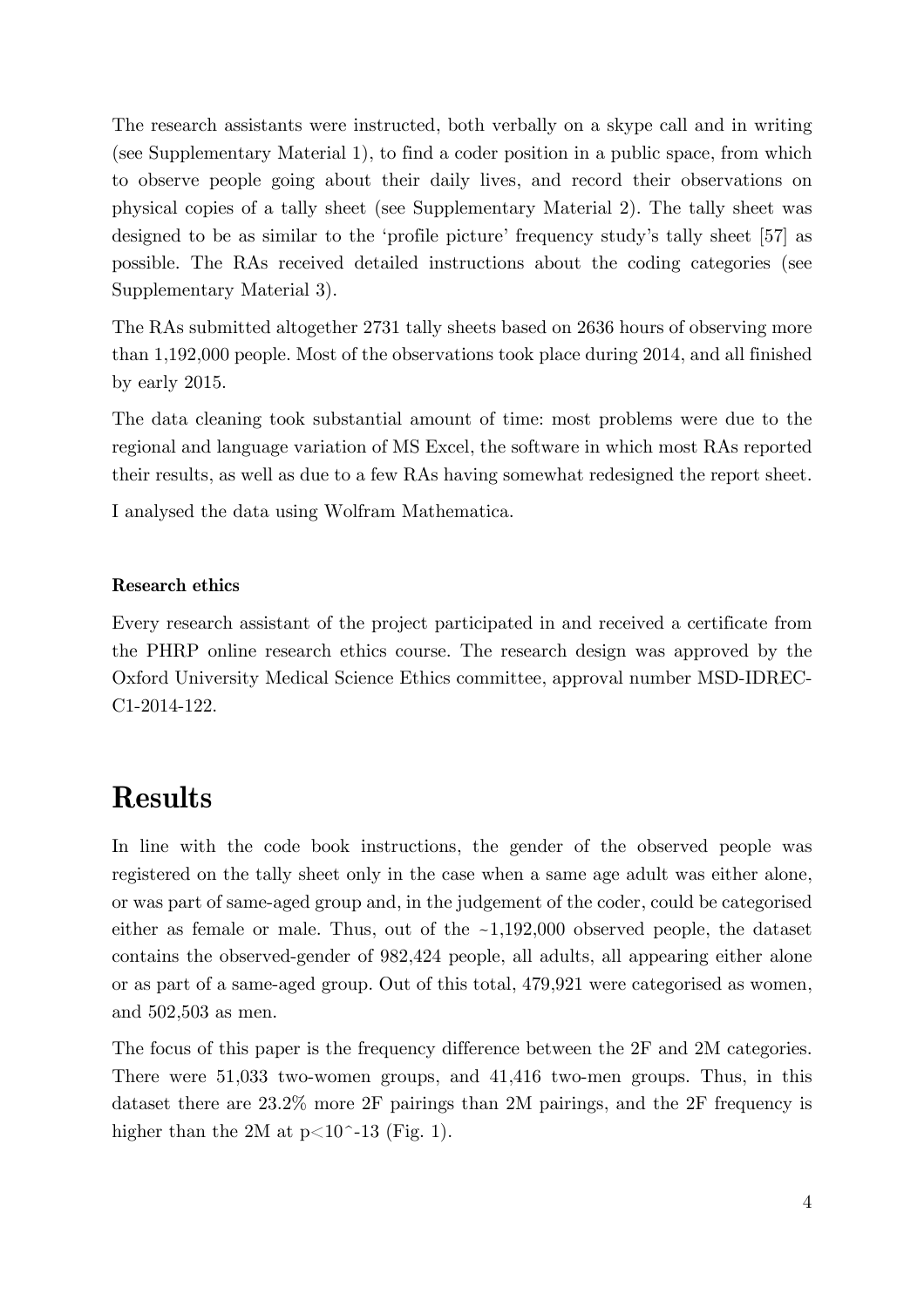

Fig. 1. Bootstrap histograms of the frequency of two-women (2F), and two-men (2M) groups in the dataset. Panel (a): bootstrap histograms, panel (b) histogram of the 2F/2M-1 ratio. (For all three histograms: 50,000 re-samplings of 2735 length.)

Notice that although the 2F/2M ratio in the current study is much lower than in the 'profile pictures' study: 23.2% compared to 50.1%, the comparison is not entirely fair. The 'profile pictures' study had somewhat more women, and the current 'public spaces' study has somewhat more men. To correct for this, I used the approach of the 'profile pictures' paper [57], by employing single person frequencies as inverse weight to the  $2F/2M$  ratio, yielding the adjusted ratio of  $(2F/1F)/(2M/1M)$ -1, which is 41.8% in the 'profile pictures' paper and is 49.7% in the current 'public spaces' study. These are not significantly different from each other (Fig. 2).



Fig. 2. Comparing the bootstrap histogram of the  $2F/IF/2M/1M-1$  to the same measure in the 'profile pictures' study (dashed line). The two means are not significantly different.

Given geographical distribution of the 46 countries in the dataset, it is possible to define four global regions (SM 4). The adjusted ratio is significantly above zero in every region (Fig. 3).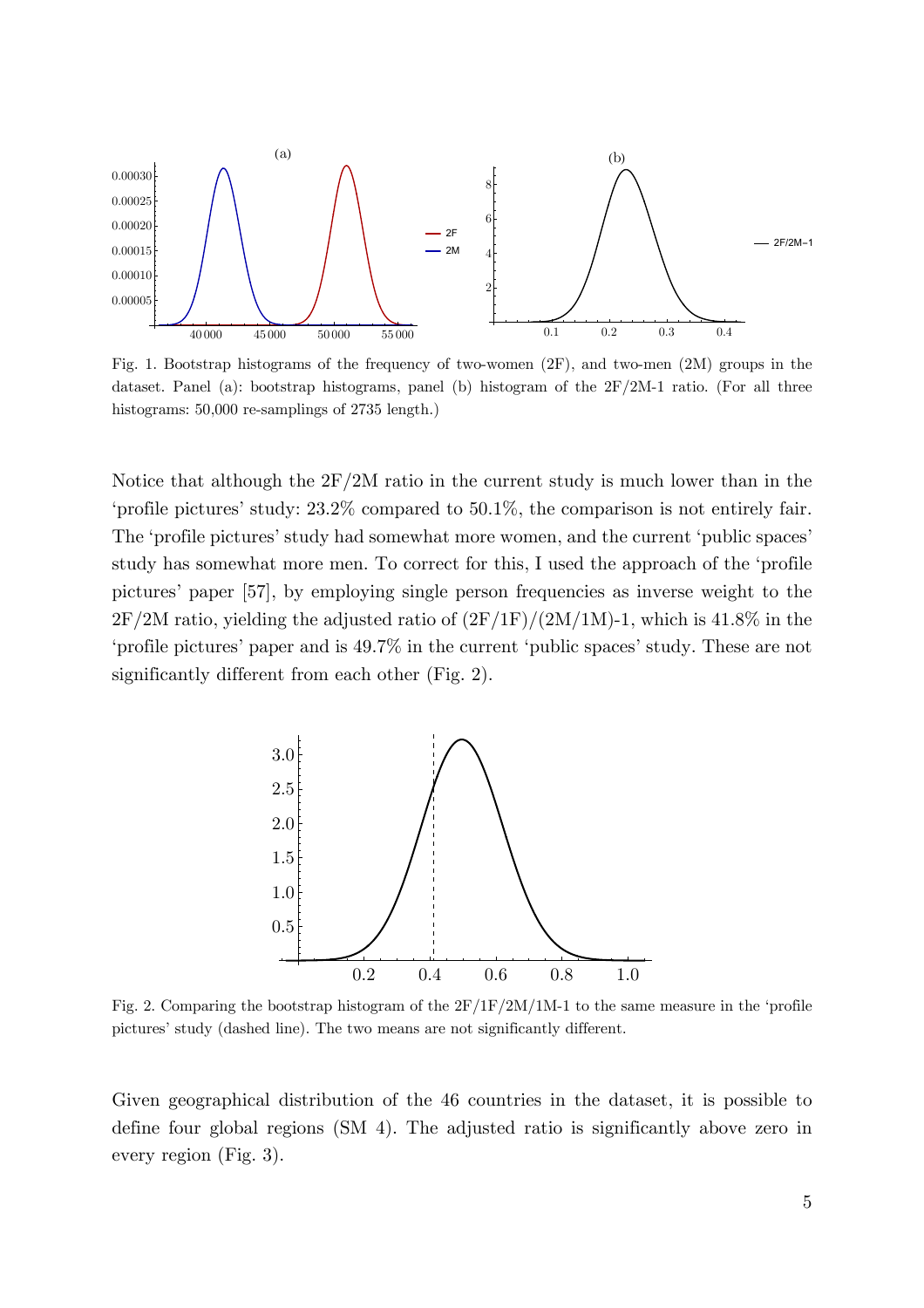

Fig. 3. Variation among global regions. The histograms are bootstraps, from which the p-values are calculated (50,000 repeats of the same lengths as telly sheets from that region). For country categorisations, see SM4.

Thus, findings support both hypotheses 1 and 2: there is a significant gender difference in the frequency of same-sex two-person groups, which holds for every global region, bar one region in a single measure (Table 1). This result is robust to coder and within region country variation, and transformation using observation hours as weights (SM5- 6).

|                             | Africa   | Americas | Asia           | <b>Europe</b>  |
|-----------------------------|----------|----------|----------------|----------------|
| Number of people observed   | 77,954   | 227,292  | 228,126        | 660,735        |
| of which                    |          |          |                |                |
| women                       | 32,216   | 87,657   | 84,812         | 275,236        |
| men                         | 34,536   | 96,453   | 114,898        | 256,616        |
| gender not assigned         | 11,202   | 43,182   | 28,416         | 128,883        |
| Hours observed              | 218      | 480      | 557            | 1,381          |
| Adjusted 2F2M ratio         | 0.27     | 0.74     | 0.27           | 0.72           |
| Number of tally sheets      | 198      | 540      | 557            | 1,436          |
| Tally-sheet-bootstrapped p  | $1E-90$  | $\theta$ | $\overline{0}$ | $\overline{0}$ |
| Bootstrapped distribution p | $\Omega$ | $\Omega$ | $\theta$       | $\Omega$       |
| Number of coders            | 18       | 35       | 32             | 98             |

#### **Table 1. Regional statistics**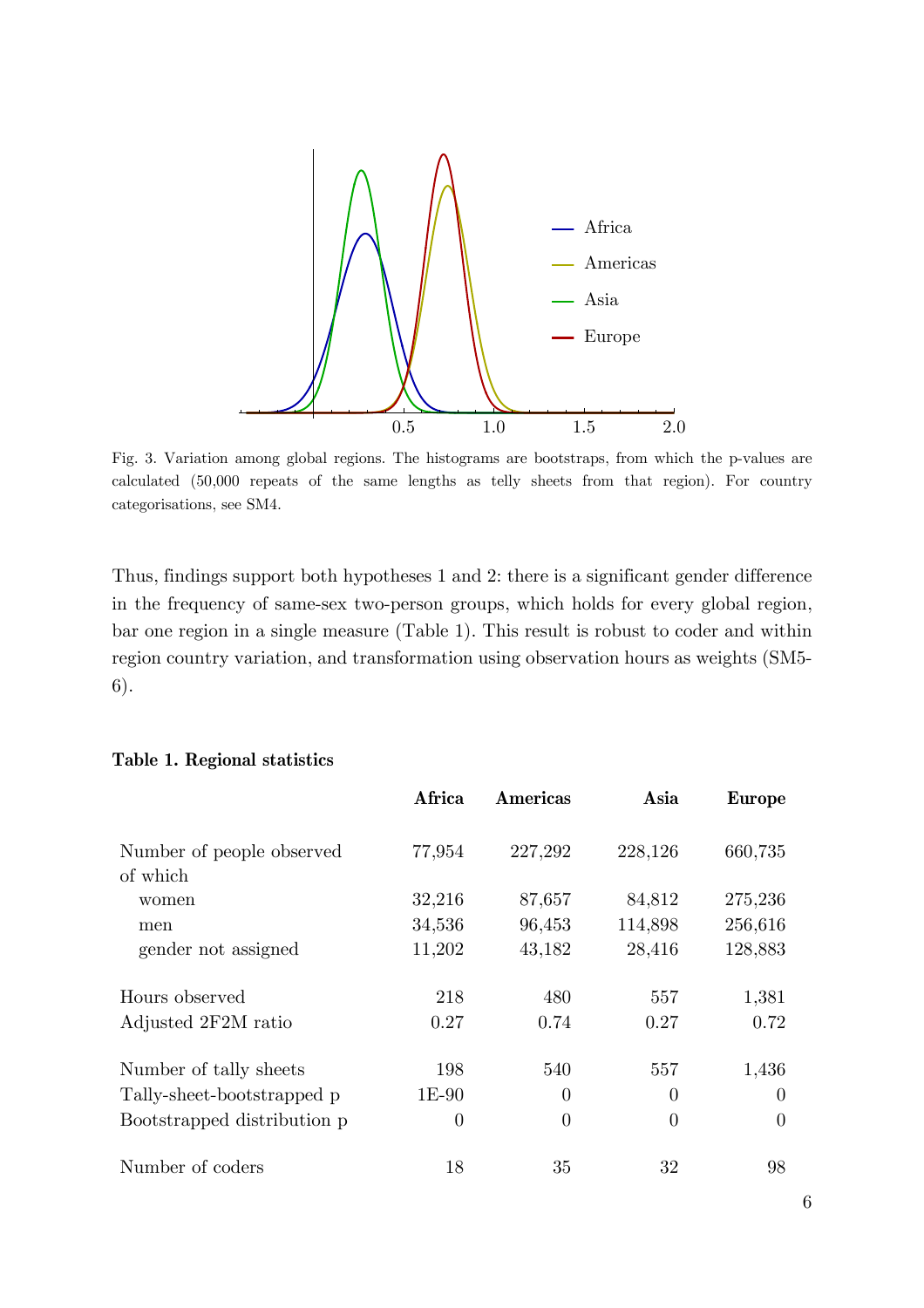| Mean of coder means     | 0.49  | 1.07           | 0.78  | 0.95    |
|-------------------------|-------|----------------|-------|---------|
| Median of coder means   | 0.41  | 0.81           | 0.63  | 0.75    |
| Coder-bootstrapped p    | 0.002 | $1E-06$        | 7E-05 | $5E-17$ |
| Number of countries     | 5     | $\overline{4}$ | 12    | 25      |
| Mean of country means   | 0.26  | 0.86           | 0.77  | 0.72    |
| Median of country means | 0.29  | 0.8            | 0.71  | 0.71    |
| Country-bootstrapped p  | 0.233 | 0.009          | 0.001 | 2E-08   |

For the region definitions, see SM4.

'Countries' refers to the number of countries in which observations were made.

'Coders' refers to the number of coders who made observations in this region. (Note that some coders made observations in more than one region.)

'Hours' refers to the number of observation hours.

'Women', 'men' refer to the number of women and men in who are registered in the tally sheet with gender.

''NA' refers to the number of people who are registered in the tally sheet without their gender being recorded. Note that this number is a minimum estimate as any of the NH, NP, CB, MP, and CTG categories can contain more than one person, and some of the categories (e.g., NP) likely often included families of more size more than 2. (For code definitions and instructions, see SM1-3 for.)

'Total' refers to the total number of people observed. (This is a minimum estimate, see above.)

'Ratio' refers to the 2F/1F/2M/1M-1 ratio.

'p-value' is calculated from the bootstrap histogram (50,000 repeats of length same as the number of tally sheets or coders or countries, respectively, in the region's dataset).

(NB. Given that there is substantial regional variation, the finding that the previous 'profile picture' and the current 'public spaces' datasets yielded almost the same headline measures is likely accidental.)

## **Discussion**

The mainline result presented in this paper is consistent with the hypothesis that women prefer dyadic same-sex friendships more than men do [50, 69-71], while the geographical pattern found is consistent with the hypothesis that this behaviour is universal in humans.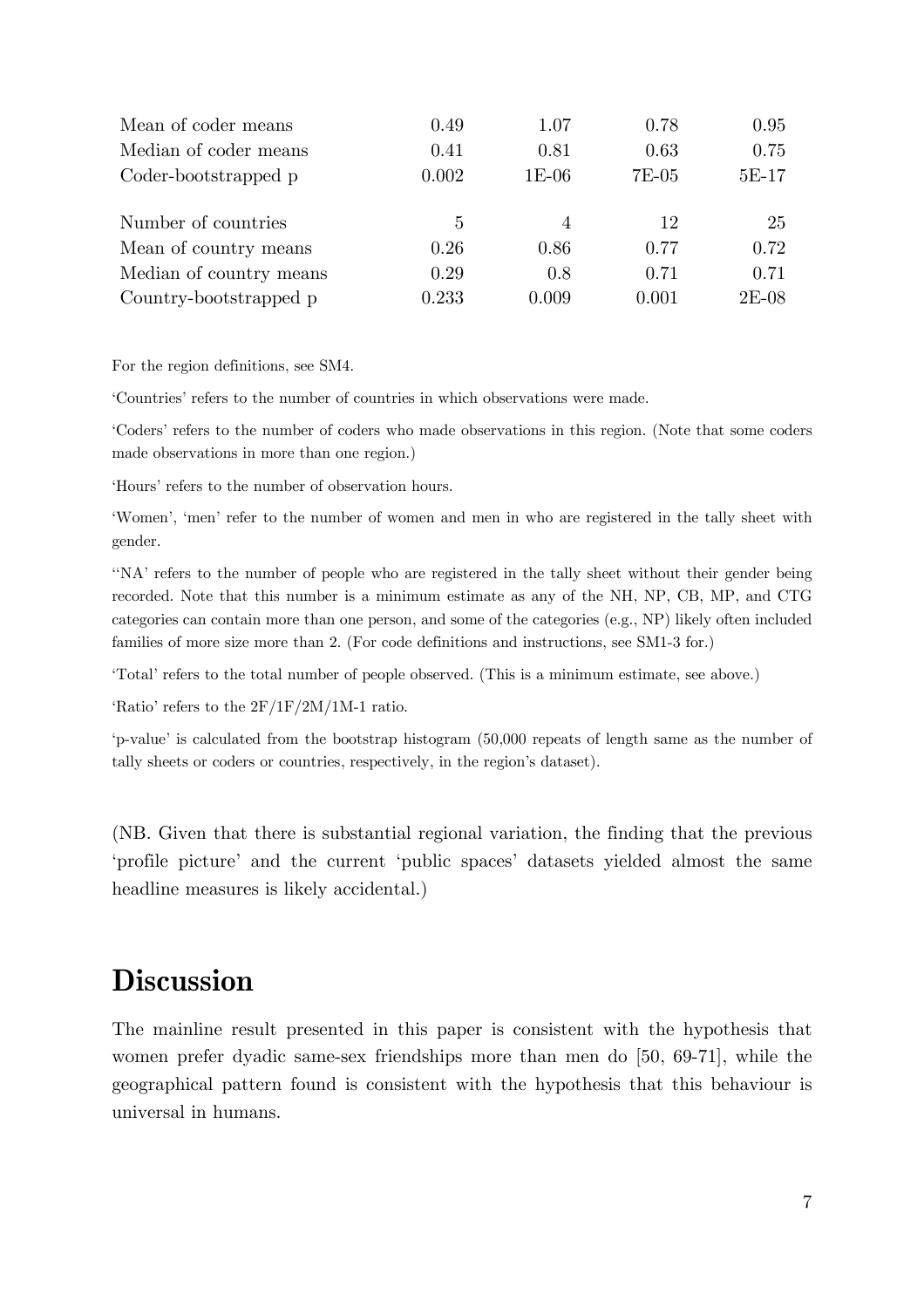These results are consistent with two, opposing causal explanations. On one hand, it has been suggested that the universality of the pattern supports the hypothesis that this gender difference has an inherited component and is likely to be an evolved strategy to cope with ancestral patrilocality [57, 72]. This hypothesis is further supported by the observation that both bonobos (*Pan paniscus*) [73-75] and chimpanzees (*Pan troglodyte*) [76-78] practice patrilocality, and both species have strong non-kin female dyadic bonds [31, 79, 80] suggesting at the minimum a correlation between the two traits. The literature tends to favour the view that patrilocality was the human ancestral state, too [81-85] (although with disagreements [86]), suggesting that the evolutionary logic to how sister-like friendship can be adaptive in patrilocal societies worked in our species, as well.

On the other hand, the universality of a behaviour makes an evolutionary origin likely, but not guaranteed. There are shared traits of the societies in which this paper's observations were made which has to do with our current human societies organising themselves, and thus a shared cultural or institutional logic, and not an evolutionary one that may have been driving the pattern observed in this paper. For instance, every one of the societies in the dataset have a patriarchal history, and every one of them is dominated by a market economy to which access is gender biased at least to some extent.

This dataset's size makes it possible to test a range of causal hypotheses, which will be the subject of future work.

## **References**

[1] Haier, R.J., Jung, R.E., Yeo, R.A., Head, K. & Alkire, M.T. 2005 The neuroanatomy of general intelligence: sex matters. *Neuroimage* **25**, 320-327. (doi:DOI 10.1016/j.neuroimage.2004.11.019).

[2] Hirnstein, M., Hugdahl, K. & Hausmann, M. 2019 Cognitive sex differences and hemispheric asymmetry: A critical review of 40 years of research. *Laterality* **24**, 204- 252. (doi:10.1080/1357650x.2018.1497044).

[3] Nisbett, R.E., Aronson, J., Blair, C., Dickens, W., Flynn, J., Halpern, D.F. & Turkheimer, E. 2012 Intelligence: New Findings and Theoretical Developments (vol 67, pg 130, 2012). *Am Psychol* **67**, 129-129. (doi:10.1037/a0027240).

[4] Burgaleta, M., Head, K., Alvarez-Linera, J., Martinez, K., Escorial, S., Haier, R. & Colom, R. 2012 Sex differences in brain volume are related to specific skills, not to general intelligence. *Intelligence* **40**, 60-68. (doi:10.1016/j.intell.2011.10.006).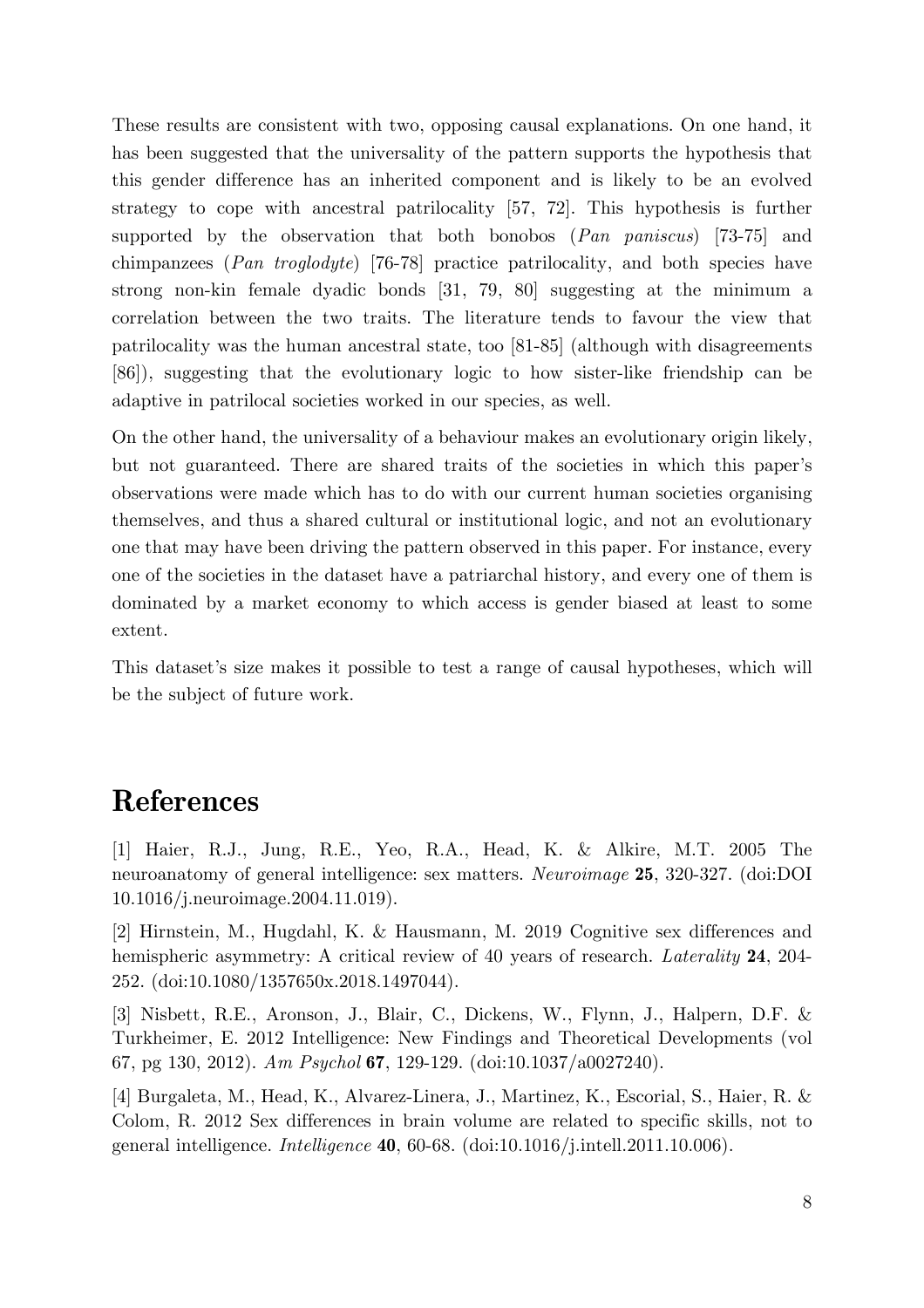[5] Hanggi, J., Buchmann, A., Mondadori, C.R.A., Henke, K., Jancke, L. & Hock, C. 2010 Sexual Dimorphism in the Parietal Substrate Associated with Visuospatial Cognition Independent of General Intelligence. *J Cognitive Neurosci* **22**, 139-155. (doi:DOI 10.1162/jocn.2008.21175).

[6] Colom, R., Juan-Espinosa, M., Abad, F. & Garcia, L.F. 2000 Negligible sex differences in general intelligence. *Intelligence* **28**, 57-68. (doi:Doi 10.1016/S0160- 2896(99)00035-5).

[7] Rippon, G. 2020 *The gendered brain : the new neuroscience that shatters the myth of the female brain*. London, Vintage; xxiv, 424 pages p.

[8] Deary, I.J., Penke, L. & Johnson, W. 2010 The neuroscience of human intelligence differences. *Nat Rev Neurosci* **11**, 201-211. (doi:10.1038/nrn2793).

[9] Jiang, R.T., Calhoun, V.D., Cui, Y., Qi, S.L., Zhuo, C.J., Li, J., Jung, R., Yang, J., Du, Y.H., Jiang, T.Z., et al. 2020 Multimodal data revealed different neurobiological correlates of intelligence between males and females. *Brain Imaging Behav* **14**, 1979- 1993. (doi:10.1007/s11682-019-00146-z).

[10] Ingalhalikar, M., Smith, A., Parker, D., Satterthwaite, T.D., Elliott, M.A., Ruparel, K., Hakonarson, H., Gur, R.E., Gur, R.C. & Verma, R. 2014 Sex differences in the structural connectome of the human brain. *P Natl Acad Sci USA* **111**, 823-828. (doi:10.1073/pnas.1316909110).

[11] Wierenga, L.M., Sexton, J.A., Laake, P., Giedd, J.N., Tamnes, C.K. & Gene, P.I.N. 2018 A Key Characteristic of Sex Differences in the Developing Brain: Greater Variability in Brain Structure of Boys than Girls. *Cereb Cortex* **28**, 2741-2751. (doi:10.1093/cercor/bhx154).

[12] Ritchie, S.J., Cox, S.R., Shen, X.Y., Lombardo, M.V., Reus, L.M., Alloza, C., Harris, M.A., Alderson, H.L., Hunter, S., Neilson, E., et al. 2018 Sex Differences in the Adult Human Brain: Evidence from 5216 UK Biobank Participants. *Cereb Cortex* **28**, 2959-2975. (doi:10.1093/cercor/bhy109).

[13] Wood, W. & Eagly, A.H. 2015 Two Traditions of Research on Gender Identity. *Sex Roles* **73**, 461-473. (doi:10.1007/s11199-015-0480-2).

[14] Polderman, T., Kreukels, B., Irwig, M., Beach, L., Chan, Y.M., Derks, E., Esteva, I., Ehrenfeld, J., Den Heijer, M., Posthuma, D., et al. 2018 The Biological Contributions to Gender Identity and Gender Diversity: Bringing Data to the Table. *Behav Genet* **48**, 95-108. (doi:10.1007/s10519-018-9889-z).

[15] Roselli, C.E. 2018 Neurobiology of gender identity and sexual orientation. *J Neuroendocrinol* **30**. (doi:10.1111/jne.12562).

[16] Best, D.L. & Puzio, A.R. 2019 Gender and culture. In *The handbook of culture and psychology* (eds. D. Matsumoto & H.C. Hwang), pp. 235–291, Oxford University Press.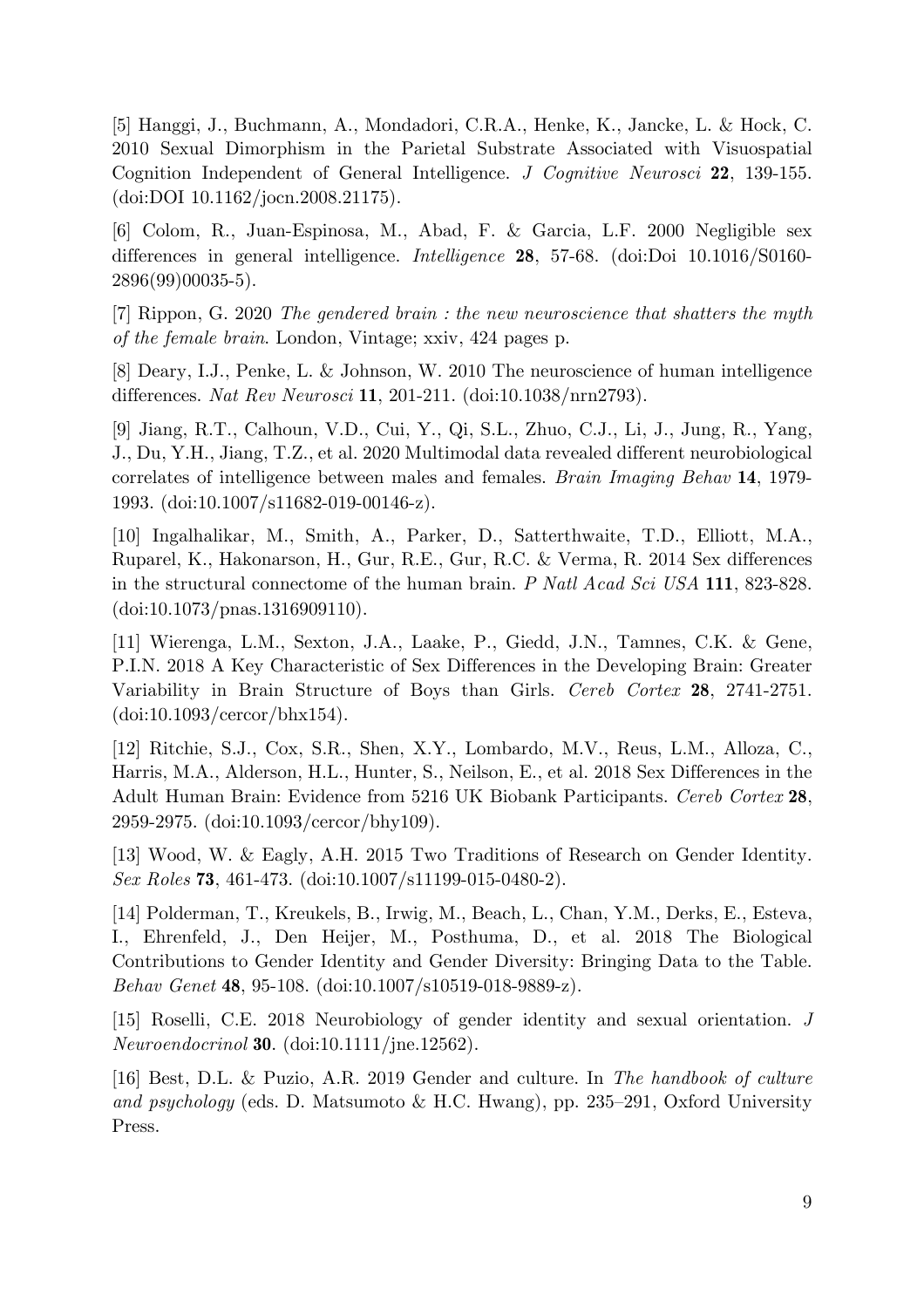[17] Kite, M.E., Togans, L.J. & Schultz, T.J. 2019 Stability or Change? A Cross-Cultural Look at Attitudes Toward Sexual and Gender Identity Minorities. *Cross-Cultural Psychology: Contemporary Themes and Perspectives, 2nd Edition*, 427-448.

[18] Richards, C., Bouman, W.P., Seal, L., Barker, M.J., Nieder, T.O. & T'Sjoen, G. 2016 Non-binary or genderqueer genders. *Int Rev Psychiatr* **28**, 95-102. (doi:10.3109/09540261.2015.1106446).

[19] Saewyc, E. 2017 A Global Perspective on Gender Roles and Identity. *J Adolesc Health* **61**, S1-S2. (doi:10.1016/j.jadohealth.2017.07.010).

[20] Castro-Peraza, M.E., Garcia-Acosta, J.M., Delgado, N., Perdomo-Hernandez, A.M., Sosa-Alvarez, M.I., Llabres-Sole, R. & Lorenzo-Rocha, N.D. 2019 Gender Identity: The Human Right of Depathologization. *Int J Environ Res Public Health* **16**. (doi:10.3390/ijerph16060978).

[21] Geary, D.C. & Flinn, M.V. 2002 Sex differences in behavioral and hormonal response to social threat: Commentary on Taylor et al. (2000). *Psychol Rev* **109**, 745- 750. (doi:10.1037//0033-295x.109.4.745).

[22] Vegeto, E., Villa, A., Della Torre, S., Crippa, V., Rusmini, P., Cristofani, R., Galbiati, M., Maggi, A. & Poletti, A. 2020 The Role of Sex and Sex Hormones in Neurodegenerative Diseases. *Endocr Rev* **41**, 273-319. (doi:10.1210/endrev/bnz005).

[23] Juster, R.P., Raymond, C., Desrochers, A.B., Bourdon, O., Durand, N., Wan, N., Pruessner, J.C. & Lupien, S.J. 2016 Sex hormones adjust "sex-specific" reactive and diurnal cortisol profiles. *Psychoneuroendocrinology* **63**, 282-290. (doi:10.1016/j.psyneuen.2015.10.012).

[24] Geary, D.C. 2021 *Male, female : the evolution of human sex differences*. Third edition. ed. Washington, D.C, American Psychological Association; xvii, 645 pages p.

[25] Archer, J. 2019 The reality and evolutionary significance of human psychological sex differences. *Biological Reviews* **94**, 1381-1415. (doi:10.1111/brv.12507).

[26] Adolphs, R. 2003 Cognitive neuroscience of human social behaviour. *Nat Rev Neurosci* **4**, 165-178. (doi:10.1038/nrn1056).

[27] Stack, A., Carrier, N., Dietz, D., Hollis, F., Sorenson, J. & Kabbaj, M. 2010 Sex Differences in Social Interaction in Rats: Role of the Immediate-Early Gene zif268. *Neuropsychopharmacology* **35**, 570-580. (doi:10.1038/npp.2009.163).

[28] Cushing, B.S. & Kramer, K.M. 2005 Mechanisms underlying epigenetic effects of early social experience: The role of neuropeptides and steroids. *Neurosci Biobehav R* **29**, 1089-1105. (doi:10.1016/j.neubiorev.2005.04.001).

[29] Gordon, I., Martin, C., Feldman, R. & Leckman, J.F. 2011 Oxytocin and social motivation. *Dev Cogn Neuros-Neth* **1**, 471-493. (doi:10.1016/j.dcn.2011.07.007).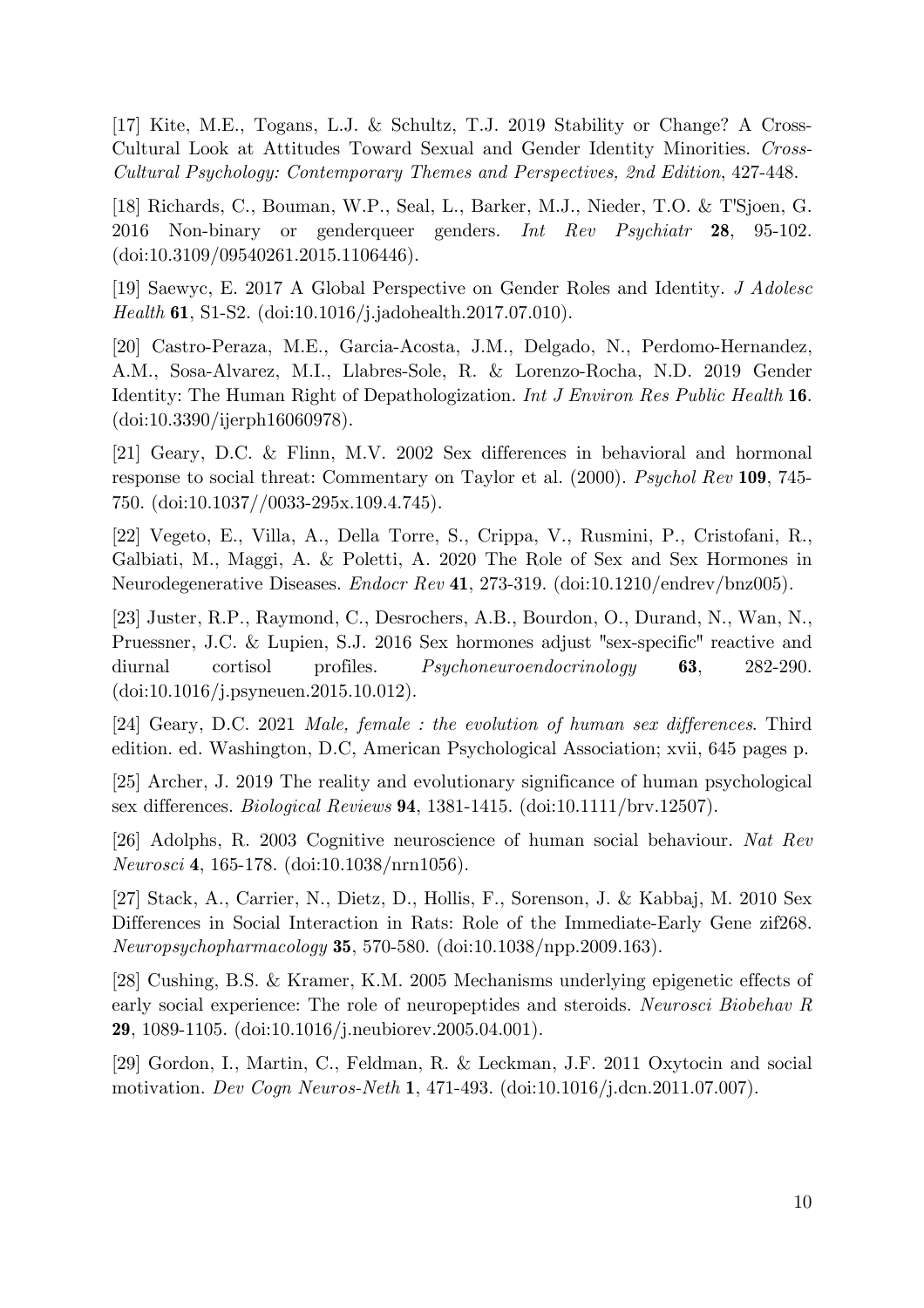[30] Silk, J.B., Alberts, S.C. & Altmann, J. 2006 Social relationships among adult female baboons (Papio cynocephalus) II. Variation in the quality and stability of social bonds. *Behavioral Ecology & Sociobiology* **61**, 197-204.

[31] Langergraber, K., Mitani, J. & Vigilant, L. 2009 Kinship and social bonds in female chimpanzees (Pan troglodytes). *American journal of primatology* **71**, 840-851.  $(doi:10.1002/aip.20711).$ 

[32] Ring, P., Neyse, L., David-Barett, T. & Schmidt, U. 2016 Gender Differences in Performances Predictions: Evidence from the Cognitive Reflection Test. *Frontiers in Psychology* **7**. (doi:10.3389/fpsyg.2016.01680).

[33] Falk, A. & Hermle, J. 2018 Relationship of gender differences in preferences to economic development and gender equality. *Science* **362**. (doi:10.1126/science.aas9899).

[34] Heinrichs, M. & Domes, G. 2008 Neuropeptides and social behaviour: effects of oxytocin and vasopressin in humans. *Prog Brain Res* **170**, 337-350. (doi:10.1016/S0079- 6123(08)00428-7).

[35] Bartz, J.A., Zaki, J., Bolger, N. & Ochsner, K.N. 2011 Social effects of oxytocin in humans: context and person matter. *Trends Cogn Sci* **15**, 301-309. (doi:10.1016/j.tics.2011.05.002).

[36] Hoge, E.A., Anderson, E., Lawson, E.A., Bui, E., Fischer, L.E., Khadge, S.D., Barrett, L.F. & Simon, N.M. 2014 Gender moderates the effect of oxytocin on social judgments. *Hum Psychopharmacol* **29**, 299-304. (doi:10.1002/hup.2402).

[37] Yao, S., Zhao, W., Cheng, R., Geng, Y., Luo, L. & Kendrick, K.M. 2014 Oxytocin makes females, but not males, less forgiving following betrayal of trust. *Int J Neuropsychopharmacol* **17**, 1785-1792. (doi:10.1017/S146114571400090X).

[38] Fischer-Shofty, M., Levkovitz, Y. & Shamay-Tsoory, S.G. 2013 Oxytocin facilitates accurate perception of competition in men and kinship in women. *Soc Cogn Affect Neur* **8**, 313-317. (doi:10.1093/scan/nsr100).

[39] McCall, C. & Singer, T. 2012 The animal and human neuroendocrinology of social cognition, motivation and behavior. *Nature Neuroscience* **15**, 681-688. (doi:10.1038/nn.3084).

[40] Tiger, L. 1974 Sex-specific friendship. In *The Compact: Selected Dimensions of Friendship* (ed. E. Leyton), pp. 42-48, St John's Memorial University of New Foundland.

[41] Wrangham, R. 2000 Why are male chimpanzees more gregarious than mothers? A scramble competition hypothesis. In *Primate males: causes and consequences of variation in group composition* (ed. P.M. Kappeler), pp. 248-258. Cambridge, University of Cambridge Press.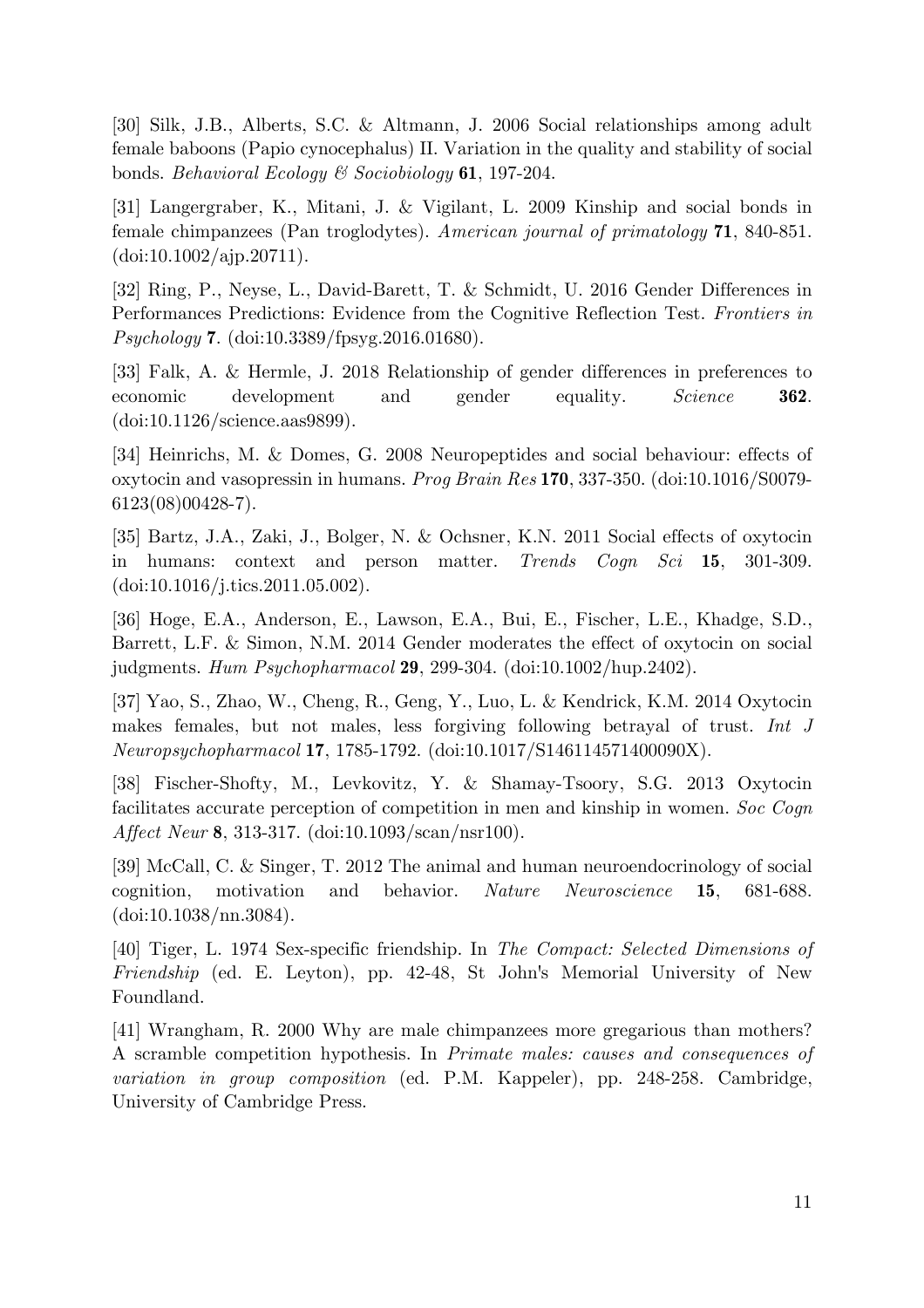[42] Benenson, J.F. & Alavi, K. 2004 Sex differences in children's investment in samesex peers. *Evol Hum Behav* **25**, 258-266. (doi:Doi 10.1016/J.Evolhumbehav.2004.05.002).

[43] Chapais, B. 2008 *Primeval kinship : how pair-bonding gave birth to human society*. Cambridge, Mass. ; London, Harvard University Press; xv, 349 p. p.

[44] Dunbar, R.I.M. 2021 Friends. (p. 1 online resource. London, Little, Brown Book Group,.

[45] Hruschka, D.J. 2010 Friendship development, ecology, and evolution of a relationship. (London, Oxford Press.

[46] David-Barrett, T. 2020 Herding Friends in Similarity-Based Architecture of Social Networks. *Sci Rep* **10**, 4859. (doi:10.1038/s41598-020-61330-6).

[47] David-Barrett, T. 2019 Network Effects of Demographic Transition. *Sci Rep-Uk* **9**. (doi:10.1038/s41598-019-39025-4).

[48] Baron-Cohen, S. & Wheelwright, S. 2003 The friendship questionnaire: An investigation of adults with Asperger syndrome or high-functioning autism, and normal sex differences. *J Autism Dev Disord* **33**, 509-517.

[49] Geary, D.C., Byrd-Craven, J., Hoard, M.K., Vigil, J. & Numtee, C. 2003 Evolution and development of boys' social behavior. *Dev Rev* **23**, 444-470. (doi:Doi  $10.1016/J.Dr.2003.08.001$ .

[50] Vigil, J.M. 2007 Asymmetries in the friendship preferences and social styles of men and women. *Hum Nature-Int Bios* **18**, 143-161. (doi:10.1007/s12110-007-9003-3).

[51] Campbell, A. 2002 *A mind of her own : the evolutionary psychology of women*. Oxford, Oxford University Press; 393 p. p.

[52] Fabes, R.A., Hanish, L.D. & Martin, C.L. 2003 Children at play: The role of peers in understanding the effects of child care. *Child Development* **74**, 1039-1043. (doi:Doi 10.1111/1467-8624.00586).

[53] Belle, D. 1989 Gender differences in children's social networks and supports. In *Children's social networks and social supports* (ed. D. Belle). Oxford, England, John Wiley & Sons.

[54] Savin-Williams, R.C. 1980 Friendship and social relations in children In *Social interactions of adolescent females in natural groups.* (eds. H.C. Foot, A.J. Chapman & J.R. Smith), pp. 343-364. New York, John Wiley.

[55] Rose, A.J. & Rudolph, K.D. 2006 A review of sex differences in peer relationship processes: Potential trade-offs for the emotional and behavioral development of girls and boys. *Psychological Bulletin* **132**, 98-131. (doi:10.1037/0033-2909.132.1.98).

[56] Palchykov, V., Kaski, K., Kertesz, J., Barabasi, A.L. & Dunbar, R.I. 2012 Sex differences in intimate relationships. *Sci Rep* **2**, 370. (doi:10.1038/srep00370).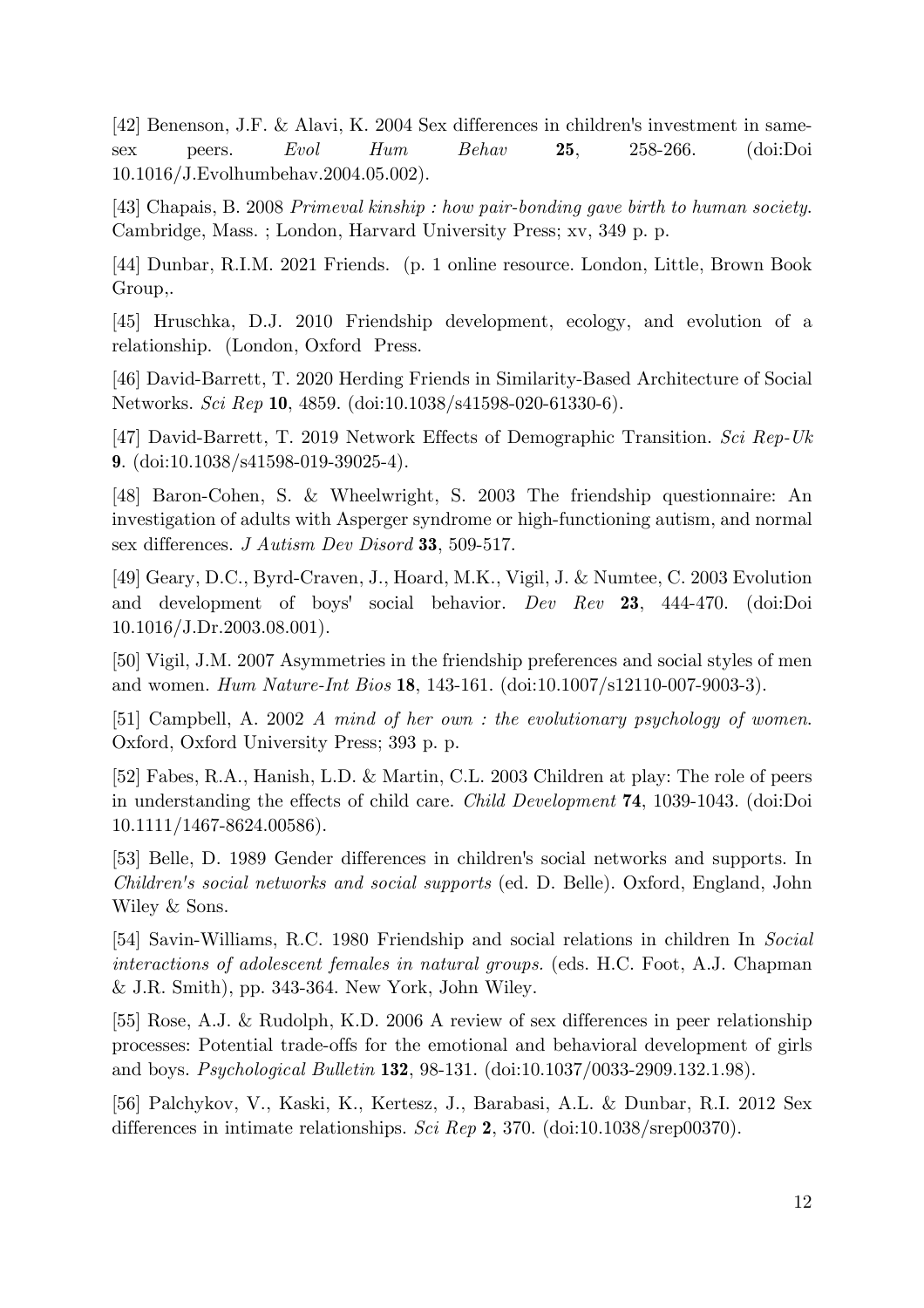[57] David-Barrett, T., Rotkirch, A., Carney, J., Izquierdo, I.B., Krems, J.A., Townley, D., McDaniell, E., Byrne-Smith, A. & Dunbar, R.I.M. 2015 Women Favour Dyadic Relationships, but Men Prefer Clubs: Cross-Cultural Evidence from Social Networking. *Plos One* **10**. (doi:10.1371/journal.pone.0118329).

[58] Fehr, B.A. 1996 *Friendship processes*. Thousand Oaks, Calif ; London, Sage; xv, 240 p p.

[59] Benenson, J.F., Markovits, H., Thompson, M.E. & Wrangham, R.W. 2011 Under Threat of Social Exclusion, Females Exclude More Than Males. *Psychological Science* **22**, 538-544. (doi:Doi 10.1177/0956797611402511).

[60] Benenson, J.F., Quinn, A. & Stella, S. 2012 Boys affiliate more than girls with a familiar same-sex peer. *Journal of experimental child psychology* **113**, 587-593. (doi:Doi 10.1016/J.Jecp.2012.08.003).

[61] David-Barrett, T., Kertesz, J., Rotkirch, A., Ghosh, A., Bhattacharya, K., Monsivais, D. & Kaski, K. 2016 Communication with Family and Friends across the Life Course. *Plos One* **11**. (doi:10.1371/journal.pone.0165687).

[62] Henrich, J., Heine, S.J. & Norenzayan, A. 2010 The weirdest people in the world? *Behav Brain Sci* **33**, 61-+. (doi:Doi 10.1017/S0140525x0999152x).

[63] Nguyen, M.H., Gruber, J., Fuchs, J., Marler, W., Hunsaker, A. & Hargittai, E. 2020 Changes in Digital Communication During the COVID-19 Global Pandemic: Implications for Digital Inequality and Future Research. *Soc Media Soc* **6**. (doi:10.1177/2056305120948255).

[64] Hargittai, E. & Hinnant, A. 2008 Digital inequality - Differences in young adults' use of the Internet. *Commun Res* **35**, 602-621. (doi:10.1177/0093650208321782).

[65] Nadkarni, A. & Hofmann, S.G. 2012 Why do people use Facebook? *Pers Indiv Differ* **52**, 243-249. (doi:Doi 10.1016/J.Paid.2011.11.007).

[66] Back, M.D., Stopfer, J.M., Vazire, S., Gaddis, S., Schmukle, S.C., Egloff, B. & Gosling, S.D. 2010 Facebook Profiles Reflect Actual Personality, Not Self-Idealization. *Psychological Science* **21**, 372-374. (doi:Doi 10.1177/0956797609360756).

[67] White, D., Sutherland, C.A.M. & Burton, A.L. 2017 Choosing face: The curse of self in profile image selection. *Cogn Res* **2**. (doi:10.1186/s41235-017-0058-3).

[68] Eibl-Eibesfeldt, I. 1989 *Human ethology*. New York, Aldine de Gruyter; xv, 848 p p.

[69] Benenson, J.F. 1990 Gender differences in social networks. *Journal of Early Adolescence* **10**, 472–495.

[70] Benenson, J.F., Antonellis, T.J., Cotton, B.J., Noddin, K.E. & Campbell, K.A. 2008 Sex differences in children's formation of exclusionary alliances under scarce resource conditions. *Animal Behaviour* **76**, 497-505. (doi:10.1016/j.anbehav.2008.01.027).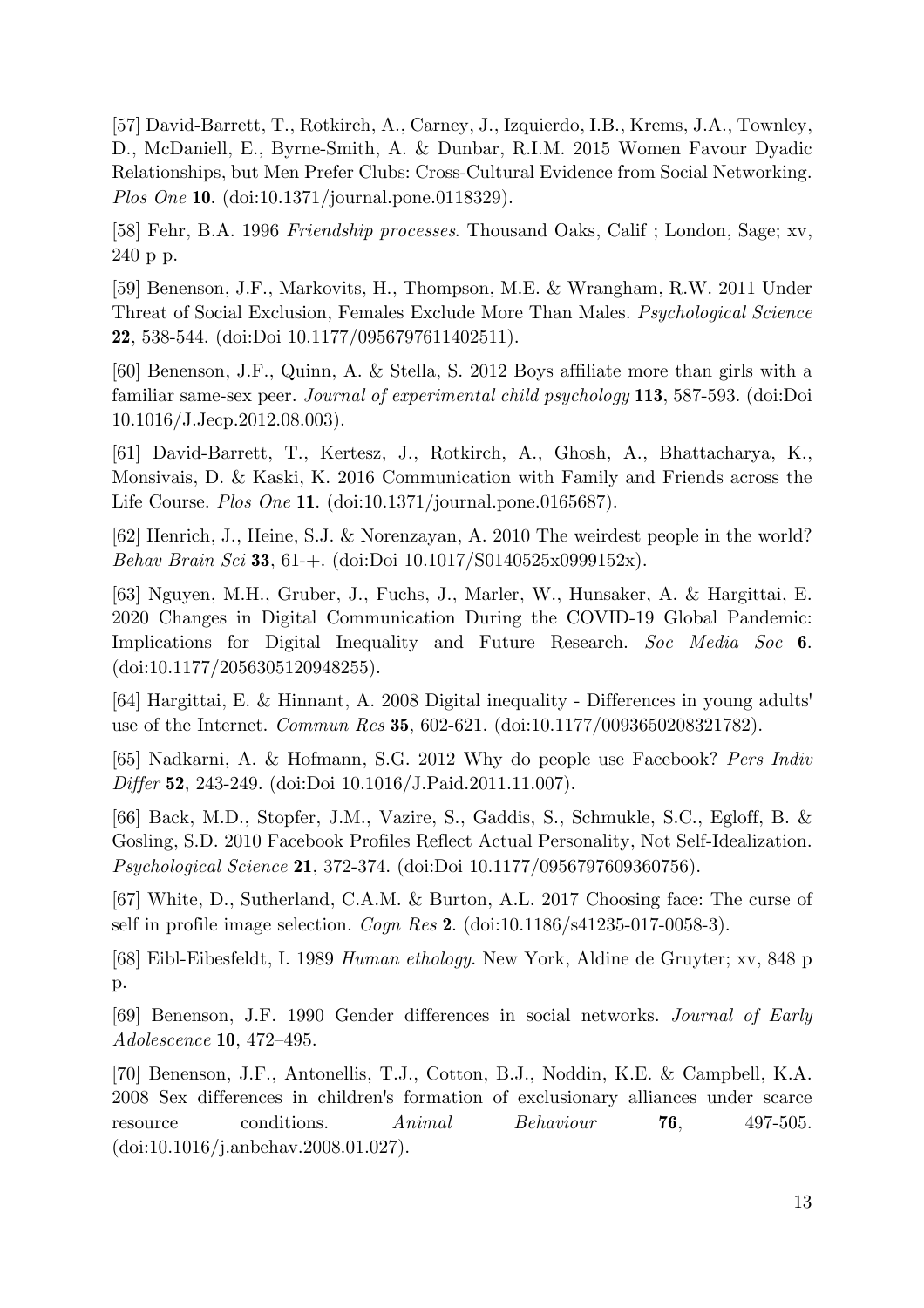[71] Fabes, R.A., Martin, C.L. & Hanish, L.D. 2003 Young children's play qualities in same-, other-, and mixed-sex peer groups. *Child Dev* **74**, 921-932. (doi:Doi 10.1111/1467-8624.00576).

[72] Reynolds, T.A. 2021 Our Grandmothers' Legacy: Challenges Faced by Female Ancestors Leave Traces in Modern Women's Same-Sex Relationships. *Archives of Sexual Behavior*. (doi:10.1007/s10508-020-01768-x).

[73] Schubert, G., Vigilant, L., Boesch, C., Klenke, R., Langergraber, K., Mundry, R., Surbeck, M. & Hohmann, G. 2013 Co-Residence between Males and Their Mothers and Grandmothers Is More Frequent in Bonobos Than Chimpanzees. *Plos One* **8**. (doi:10.1371/journal.pone.0083870).

[74] Ishizuka, S., Kawamoto, Y., Sakamaki, T., Tokuyama, N., Toda, K., Okamura, H. & Furuichi, T. 2018 Paternity and kin structure among neighbouring groups in wild bonobos at Wamba. *Roy Soc Open Sci* **5**. (doi:10.1098/rsos.171006).

[75] Ishizuka, S., Takemoto, H., Sakamaki, T., Tokuyama, N., Toda, K., Hashimoto, C. & Furuichi, T. 2020 Comparisons of between-group differentiation in male kinship between bonobos and chimpanzees. *Sci Rep-Uk* **10**. (doi:10.1038/s41598-019-57133-z).

[76] Schubert, G., Stoneking, C.J., Arandjelovic, M., Boesch, C., Eckhardt, N., Hohmann, G., Langergraber, K., Lukas, D. & Vigilant, L. 2011 Male-Mediated Gene Flow in Patrilocal Primates. *Plos One* **6**. (doi:10.1371/journal.pone.0021514).

[77] Langergraber, K.E., Rowney, C., Schubert, G., Crockford, C., Hobaiter, C., Wittig, R., Wrangham, R.W., Zuberbuhler, K. & Vigilant, L. 2014 How old are chimpanzee communities? Time to the most recent common ancestor of the Ychromosome in highly patrilocal societies. *Journal of Human Evolution* **69**, 1-7. (doi:10.1016/j.jhevol.2013.12.005).

[78] Moore, D.L., Langergraber, K.E. & Vigilant, L. 2015 Genetic Analyses Suggest Male Philopatry and Territoriality in Savanna-Woodland Chimpanzees (Pan troglodytes schweinfurthii) of Ugalla, Tanzania. *International Journal of Primatology* **36**, 377-397. (doi:10.1007/s10764-015-9830-8).

[79] Furuichi, T. 2011 Female Contributions to the Peaceful Nature of Bonobo Society. *Evolutionary anthropology* **20**, 131–142.

[80] Lehmann, J. & Boesch, C. 2009 Sociality of the dispersing sex: the nature of social bonds in West African female chimpanzees, Pan troglodytes. *Animal Behaviour* **77**, 377-387. (doi:10.1016/j.anbehav.2008.09.038).

[81] Fortunato, L. 2011 Reconstructing the History of Residence Strategies in Indo-European-Speaking Societies: Neo-, Uxori-, and Virilocality. *Hum Biol* **83**, 107-128.

[82] Seielstad, M.T., Minch, E. & Cavalli-Sforza, L.L. 1998 Genetic evidence for a higher female migration rate in humans. *Nat Genet* **20**, 278-280. (doi:Doi 10.1038/3088).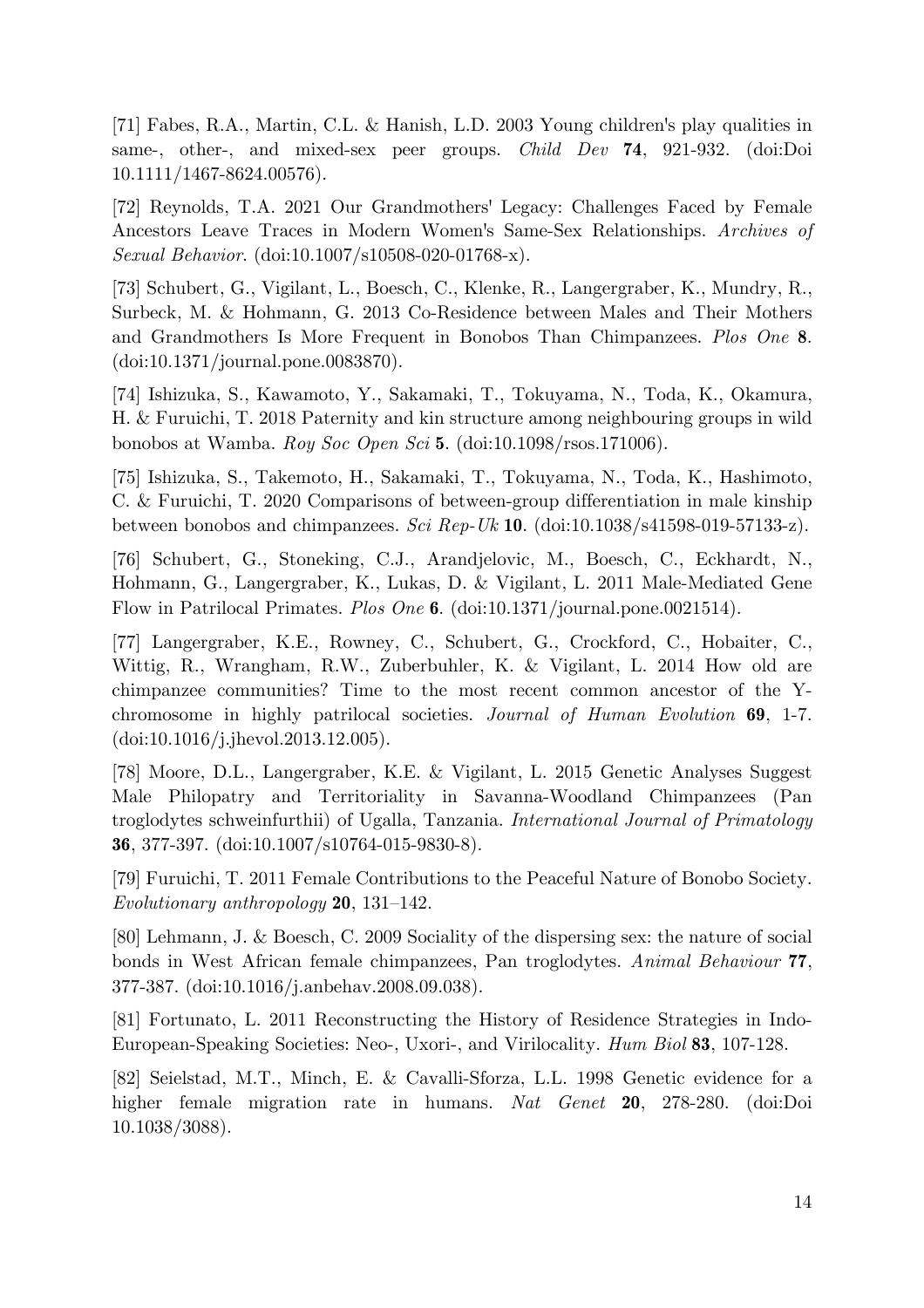[83] Foley, R.A. & Lee, P.C. 1989 Finite Social Space, Evolutionary Pathways, and Reconstructing Hominid Behavior. *Science* **243**, 901-906. (doi:Doi 10.1126/Science.2493158).

[84] Wrangham, R.W. 1987 The significance of African apes for reconstructing human social evolution. In *Primate Models of Hominid Evolution* (ed. W.G. Kinzey). Albany, New York, SUNY Press.

[85] Strier, K.B., Chaves, P.B., Mendes, S.L., Fagundes, V. & Di Fiore, A. 2011 Low paternity skew and the influence of maternal kin in an egalitarian, patrilocal primate. *P Natl Acad Sci USA* **108**, 18915-18919. (doi:10.1073/pnas.1116737108).

[86] Rucas, S.L. & Alami, S. 2021 Female-Female Competition Occurs Irrespective of Patrilocality. *Archives of Sexual Behavior*. (doi:10.1007/s10508-021-02221-3).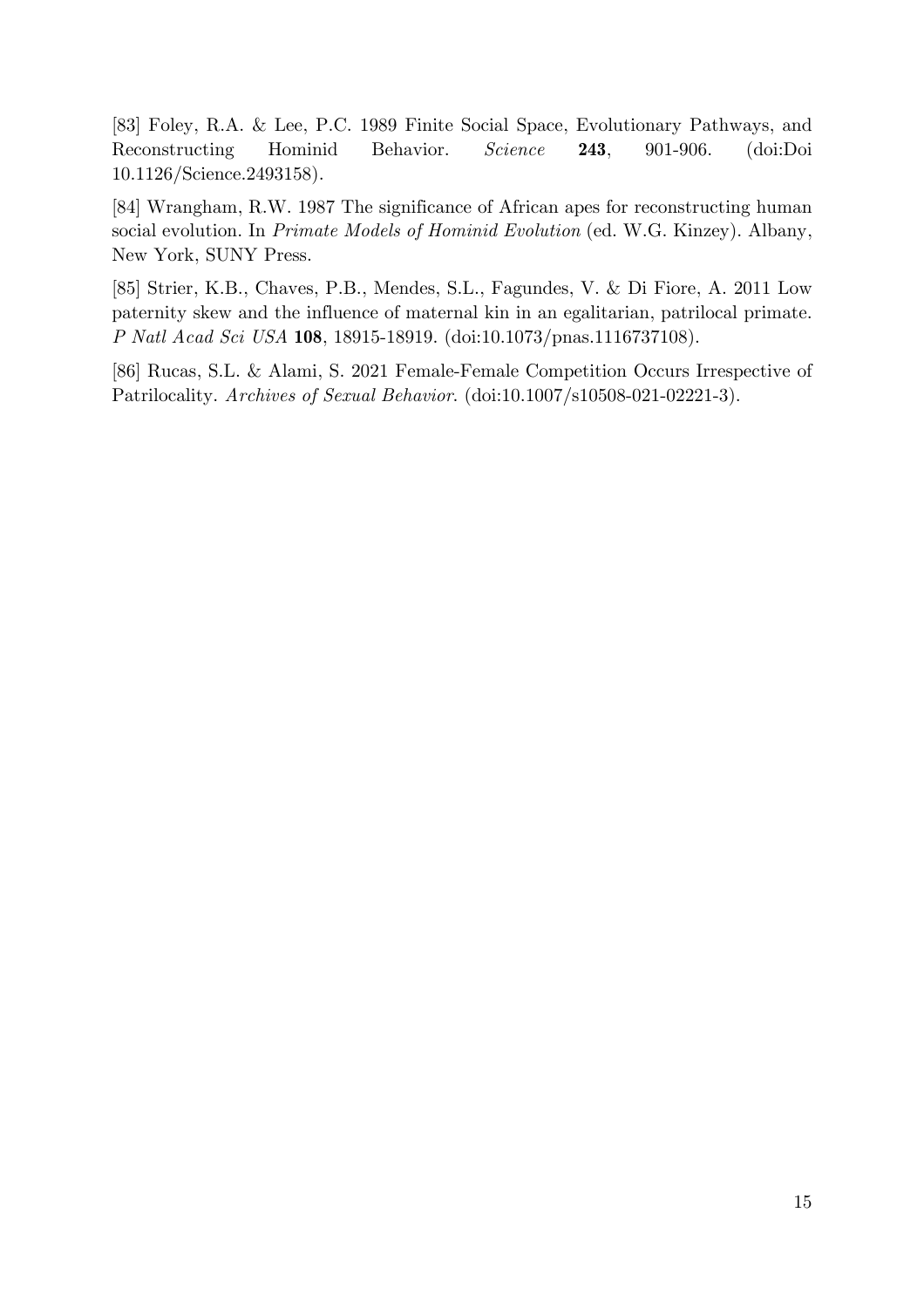# **Supplementary Materials**

**Supplementary Material. 1. Coding instructions**

### **Instructions**

#### **For Researchers Participating In The Global Data Collection Of The Human Groups In Public Spaces Project**

First of all, thank you for your participation in *The Human Groups In Public Spaces Project*. Welcome in the team.

This document contains the instructions for the researchers involved in the data collection in our global effort to map human groups in public spaces.

Your task is to observe human groups in public spaces, and record their sizes and gender composition in tally sheets ('*public spaces tally sheet.docx*'). Please print the tally sheets in as many copies as observation events, and use a new tally sheet for each separate observation. Please keep these sheets. At the end of the data collection phase of the project, we will ask you to send us the actual tally sheets in either hard copy, or digital copies in email.

To make the observations, please find a suitable observation point in a public space, preferably somewhere where there is a relatively large number of people appearing or regularly crossing. For instance, a busy street, a village/town/city square, a park, a beach, a train station, a department store, an airport would be perfect, but if you have any other ideas, especially if they are local specialty, please go ahead and be inventive. The objective of the study is that we have a representative sample, and hence would wish to sample in as many different locations as possible.

Once you have your observation post (a café table in a square, a bench in the park, etc.), please start with filling in the header of the tally sheet: your name, the location (country, city, exact address if it makes sense, as well as type: e.g., park or airport or beach or what else best describes the nature of the public space you are observing people in), the date, and the start time. (When you finish the observation, please do not forget to fill in the duration as well.) It is very important that you fill these in, although at the time they might seem trivial. (In the data analysis process we will have to run specific test for each coder, type of location, etc., for which we must be able to tell which observation belongs to which category.)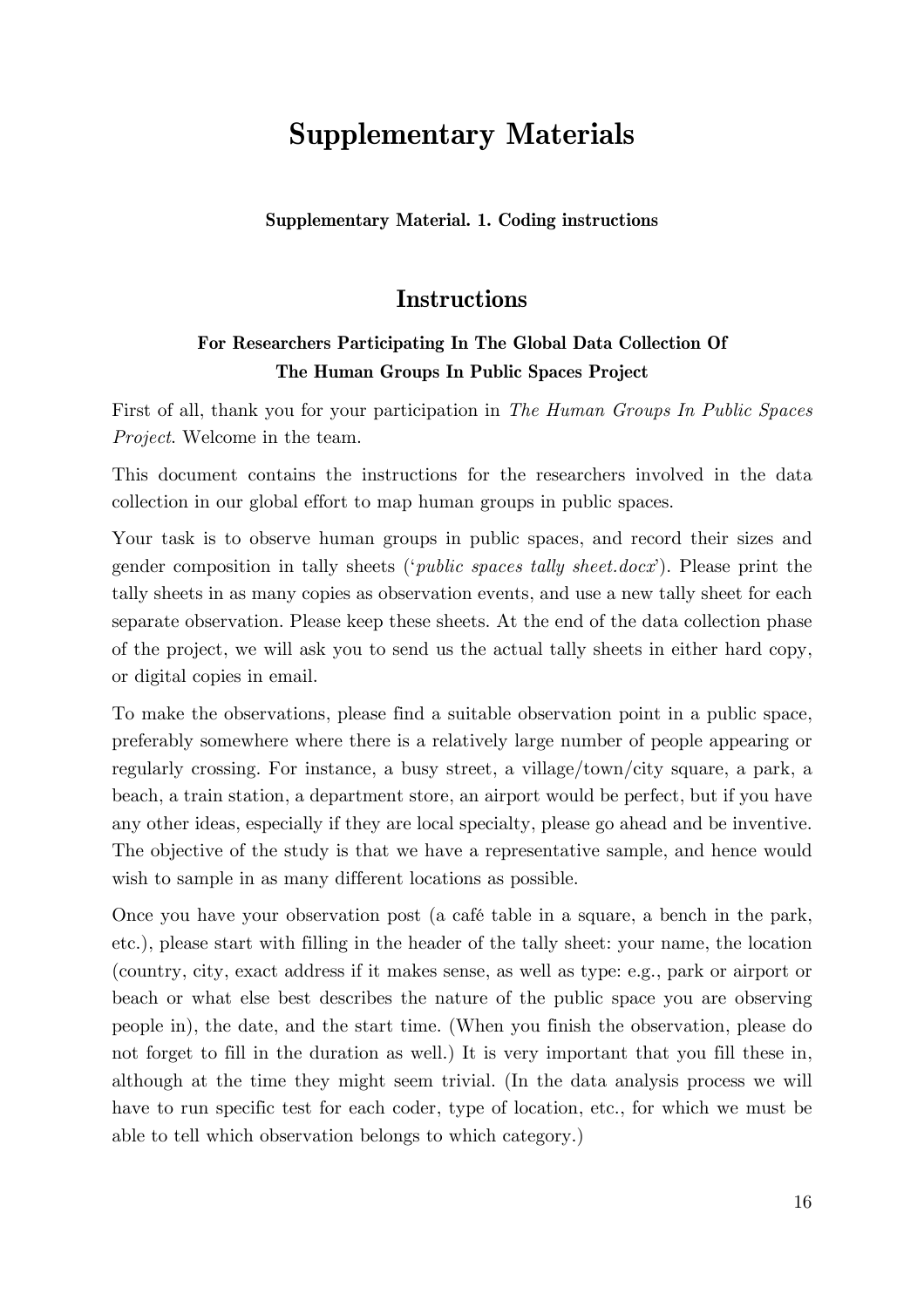When you are done with the header, you are ready for the observations. Please record the human groups and their compositions on the tally sheet. The category definitions you will find in the *'Code definitions.docx*' file. Here are a few points to remember:

- 1. You will notice that if the group you see involves a child (or is a child alone), or people in different generations, then the group will fall into either NP or CB category. In other words, groups that are recorded in  $1F$  down to  $5+$ categories should include only same generation members of the group ALL of whom are adults. (Whether they are of different generations, or adults, is up to you to decide. We trust your judgment.)
- 2. Whether people are dressed up in fancy dress (MP), or what the genders of the different members of the group are, it is also up to your judgment. (If you can't tell the gender, just tally CTG.)
- 3. The categories 1F to 3F1M should all be filled using tallies. That is, if you see a single woman: tally 1F, if you see three men forming a group: tally 3M, if you see two women with one man: tally 2F1M.
- 4. For the 5+ category, please spell the group compositions out; for instance, if you see three women and two men: 3F2M; or if you see a group made up of six women: 6F.

VERY IMPORTANT: under no circumstances should you approach anybody you are observing, you should not record any personal detail beyond the tally sheet, or make any photos, videos. We are following the Oxford University ethics guidelines: our research is entirely anonymous, and we must make sure that it stays that way.

Once you have done at least a few observations (let's say, at least 3 hours in at least two chunks), please fill out the data report sheet (you will find an example in the '*public spaces data report example.csv*' file), and send them to me (tamas.davidbarrett@psy.ox.ac.uk). I will check that there are no misunderstandings, misinterpretations, and then you can do the observation in bulk, and only send me the data (to tamas.david-barrett@psy.ox.ac.uk) after each 20 or so hours. Please name your report file the following way:

'*public spaces data report, YOURNAME, REPORTNUMBER.csv*', if you prefer it is also fine if you send your data in excel format

Thank you!

PS. A word on the hypothesis. This is something that we cannot tell you at the moment, for it might unconsciously affect your coding judgment. Hence we need to keep you 'blind', for the moment. However, once the data collection phase is over, we will let you into the hypotheses without delay.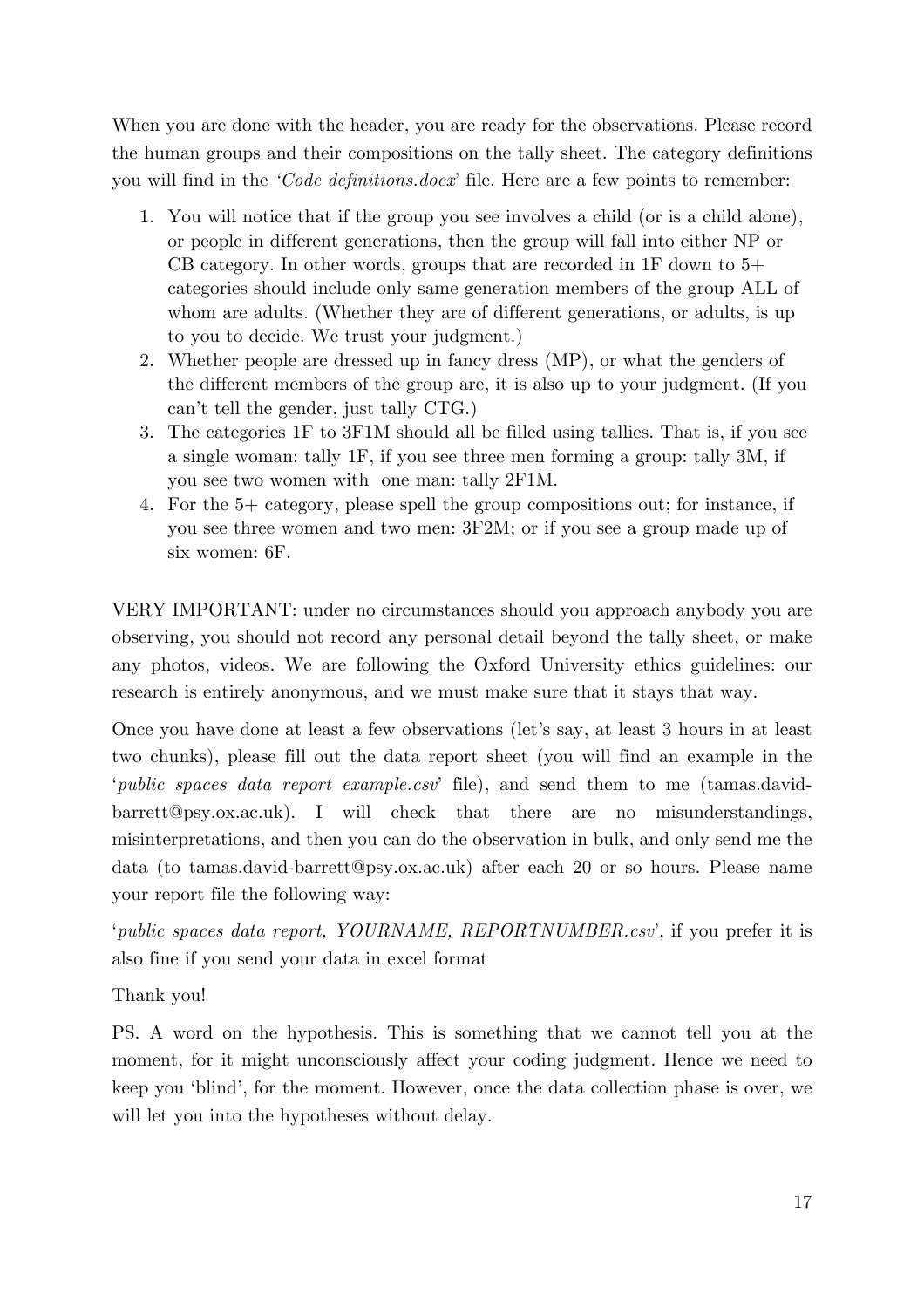# Coder: Location: Date: Start time: Total mins:  $\div$ **NH NA**  $NP$  ${\sf CB}$ **MP CTG**  $1F$  $2F$ 3F  $4F$  $1M$  $2M$ 3M 4M  $1F1M$ 1F2M  $2F1M$ 1F3M  $2F2M$ 3F1M Detailed code for 5+:  $5+$

#### **Supplementary Material 2. Tally sheet**

Notes: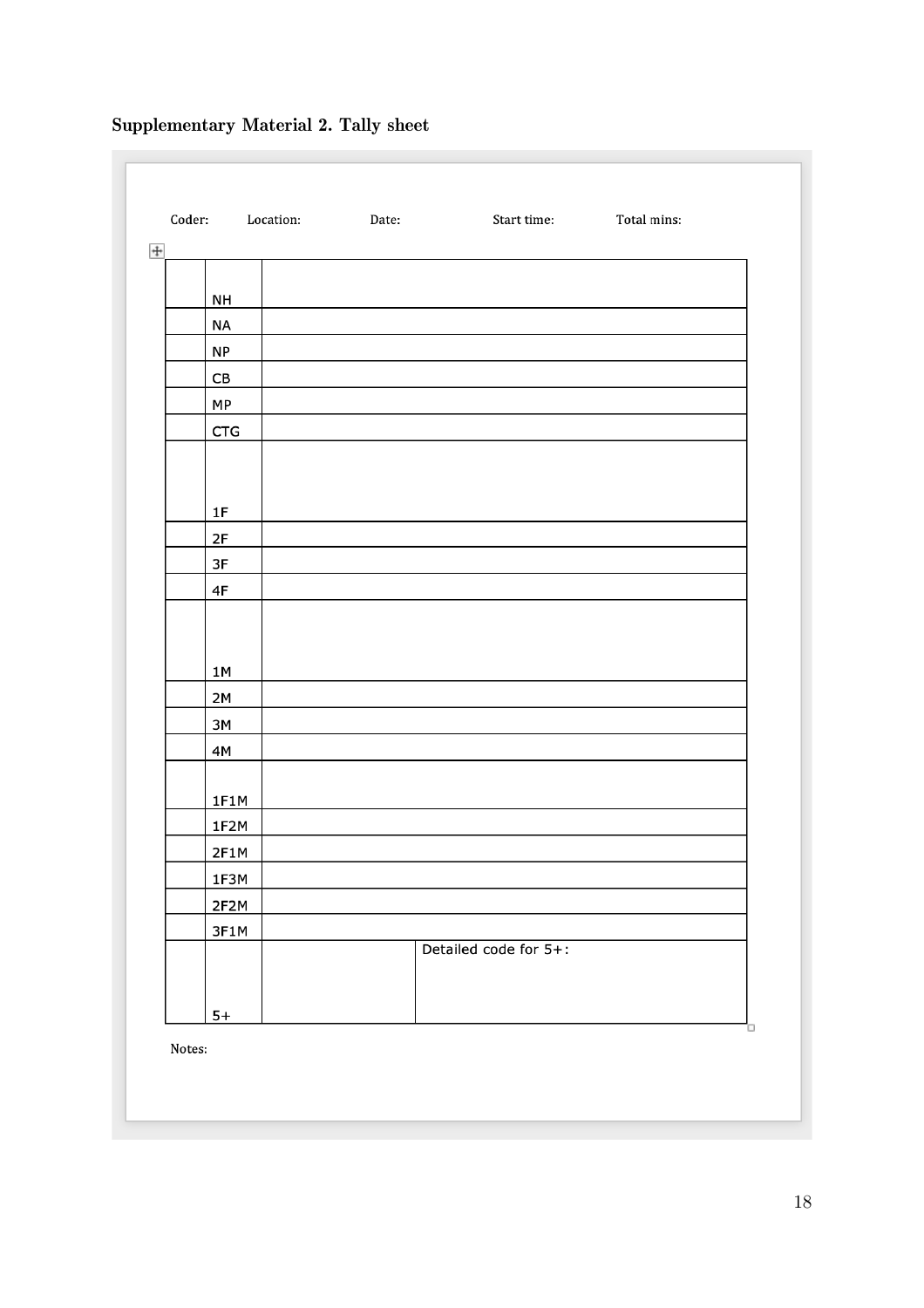### **Supplementary Material 3. Code definitions**

| Code       | Description                                                |  |  |
|------------|------------------------------------------------------------|--|--|
|            | Not human: e.g., object, landscape, monster, car, or any   |  |  |
| NH         | human appearing with an animal or large object             |  |  |
| NA         | [Leave this empty]                                         |  |  |
| NP         | Multiple people but not peer: e.g., mother-child, a family |  |  |
| CB         | Child or baby alone                                        |  |  |
| MP         | People dressed up in a fancy dress etc.                    |  |  |
| <b>CTG</b> | Can't tell gender                                          |  |  |
| 1F         | 1 female                                                   |  |  |
| 2F         | 2 females                                                  |  |  |
| 3F         | 3 females                                                  |  |  |
| 4F         | 4 females                                                  |  |  |
| 1M         | 1 male                                                     |  |  |
| 2M         | 2 males                                                    |  |  |
| 3M         | 3 males                                                    |  |  |
| 4M         | 4 males                                                    |  |  |
| 1F1M       | $1$ female $+1$ male (e.g. a heterosexual couple)          |  |  |
| 1F2M       | 1 female $+2$ males                                        |  |  |
| 2F1M       | $2$ females $+1$ male                                      |  |  |
| 1F3M       | 1 female $+3$ males                                        |  |  |
| 2F2M       | $2$ females $+ 2$ males (e.g. two couples)                 |  |  |
| 3F1M       | $3$ females $+1$ male                                      |  |  |
|            | Five or more people on the picture [please add detailed    |  |  |
| $5+$       | code as a list]                                            |  |  |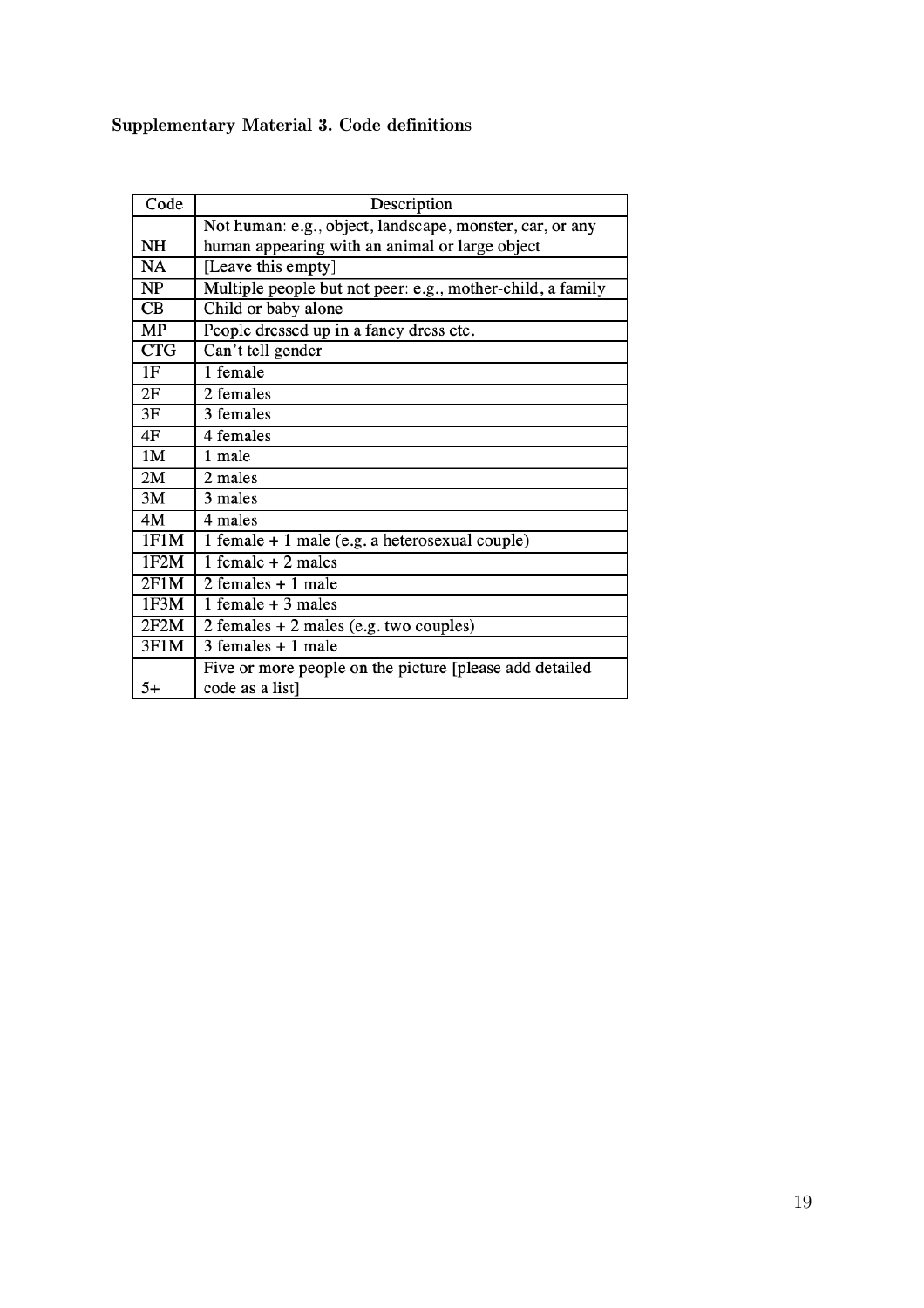#### **Supplementary Material 4**

Country assignments to continents:

Africa: Kenya, Namibia, South Africa, Zambia, Zimbabwe.

Asia: Australia, Cambodia, China, India, Indonesia, New Zealand, Qatar, Saudi Arabia, Singapore, Sri Lanka, Thailand, UAE.

Europe: Austria, Belgium, Croatia, Cyprus, Czech Republic, Denmark, Estonia, France, Germany, Greece, Hungary, Iceland, Ireland, Israel, Italy, Latvia, Netherlands, Portugal, Russia, Slovakia, Slovenia, Spain, Sweden, Switzerland, UK.

Americas: Argentina, Bahamas, Mexico, USA.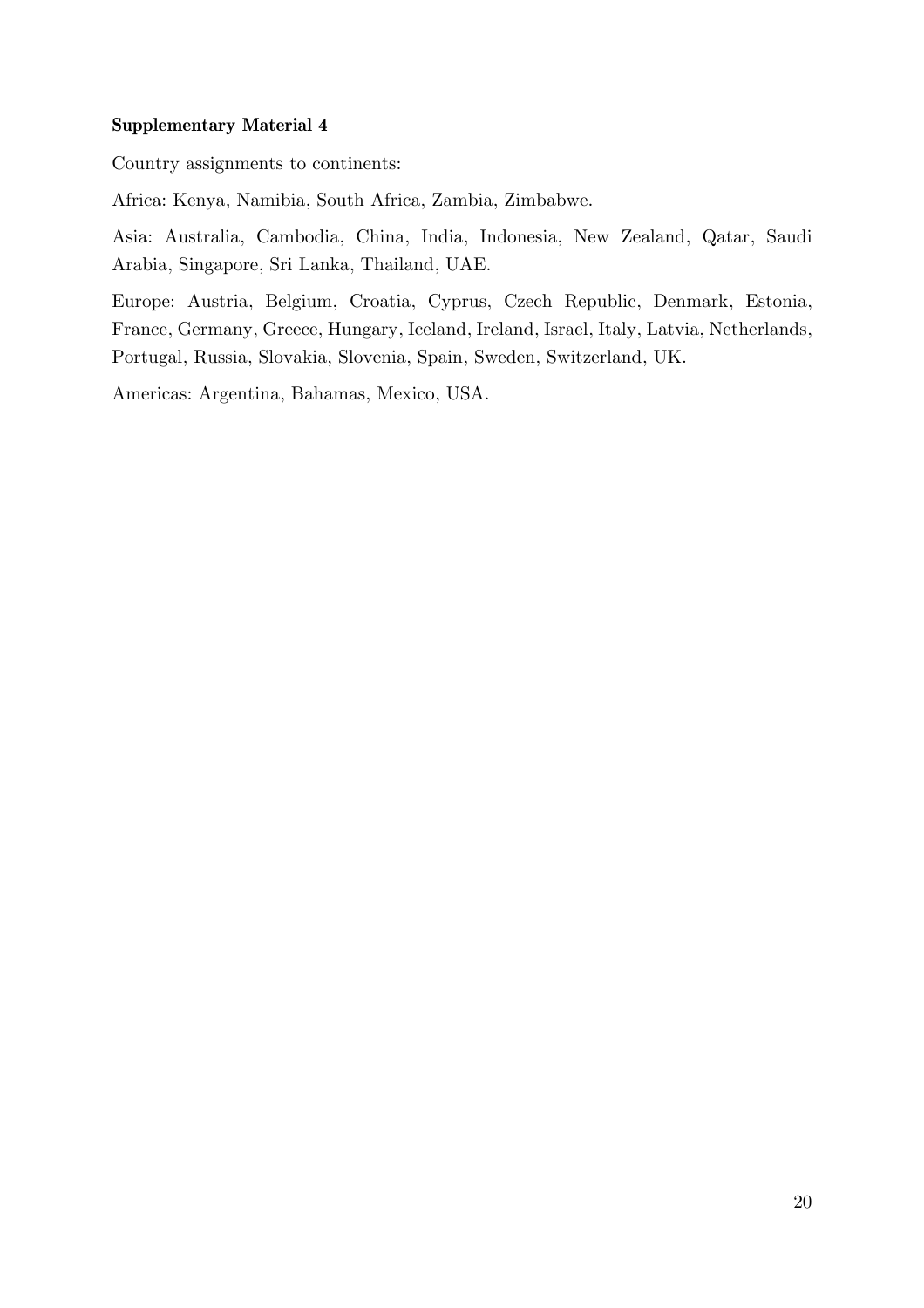

**Supplementary Material 5: Regional bootstrap histograms, by measure**

Fig. S1. Regional country- and coder-bootstrapped histograms, by measurement type. (Panel (a): bootstrapped histogram of country averages; (b): of coder average; (c): of country averages weighted by observation hours; (d): coder averages weighted by observation hours.)